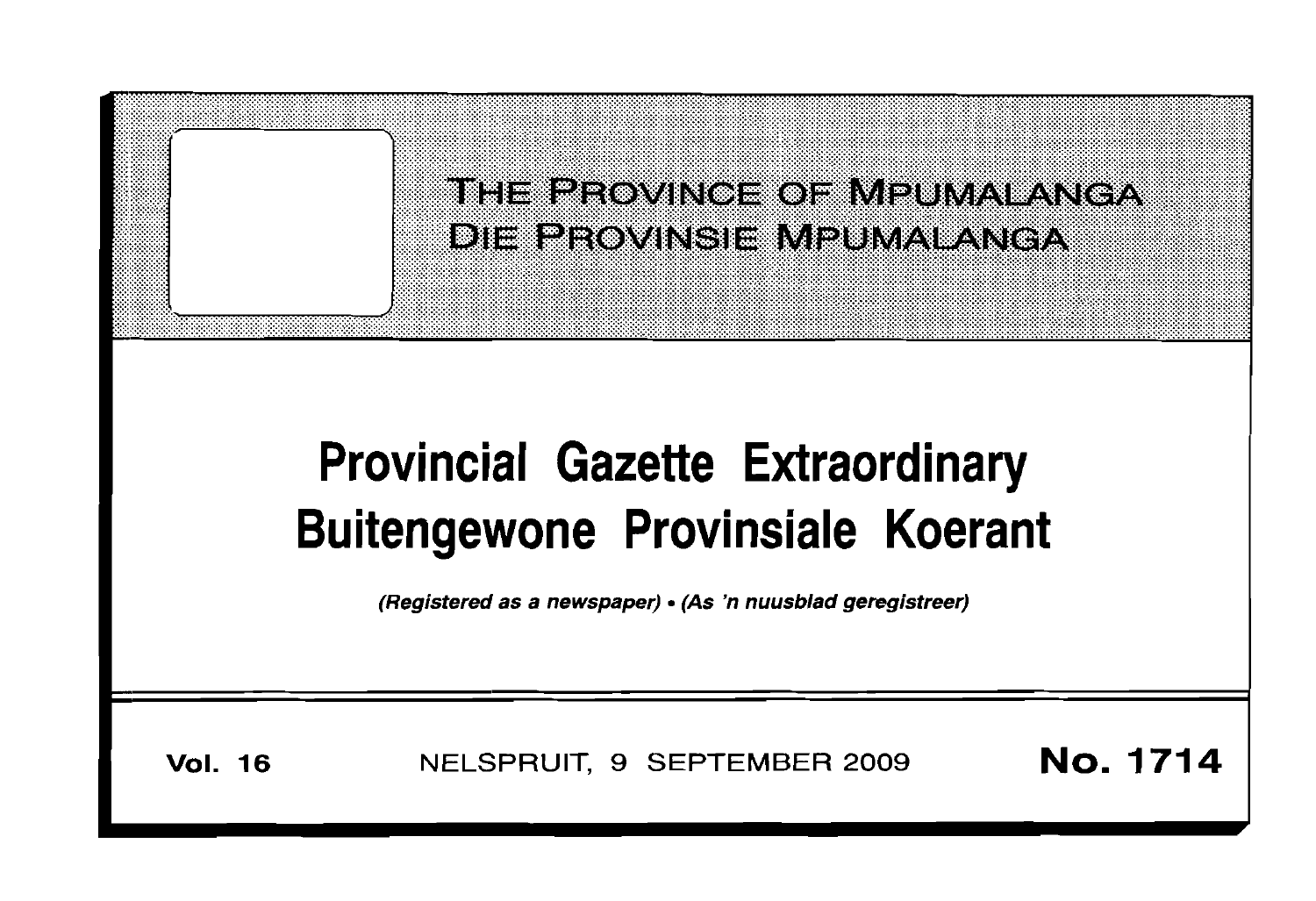| <b>CONTENTS • INHOUD</b> |  |
|--------------------------|--|
|--------------------------|--|

| No. |                               | Page<br>No. | Gazette<br>No. |
|-----|-------------------------------|-------------|----------------|
|     | <b>LOCAL AUTHORITY NOTICE</b> |             |                |
|     |                               |             | 1714           |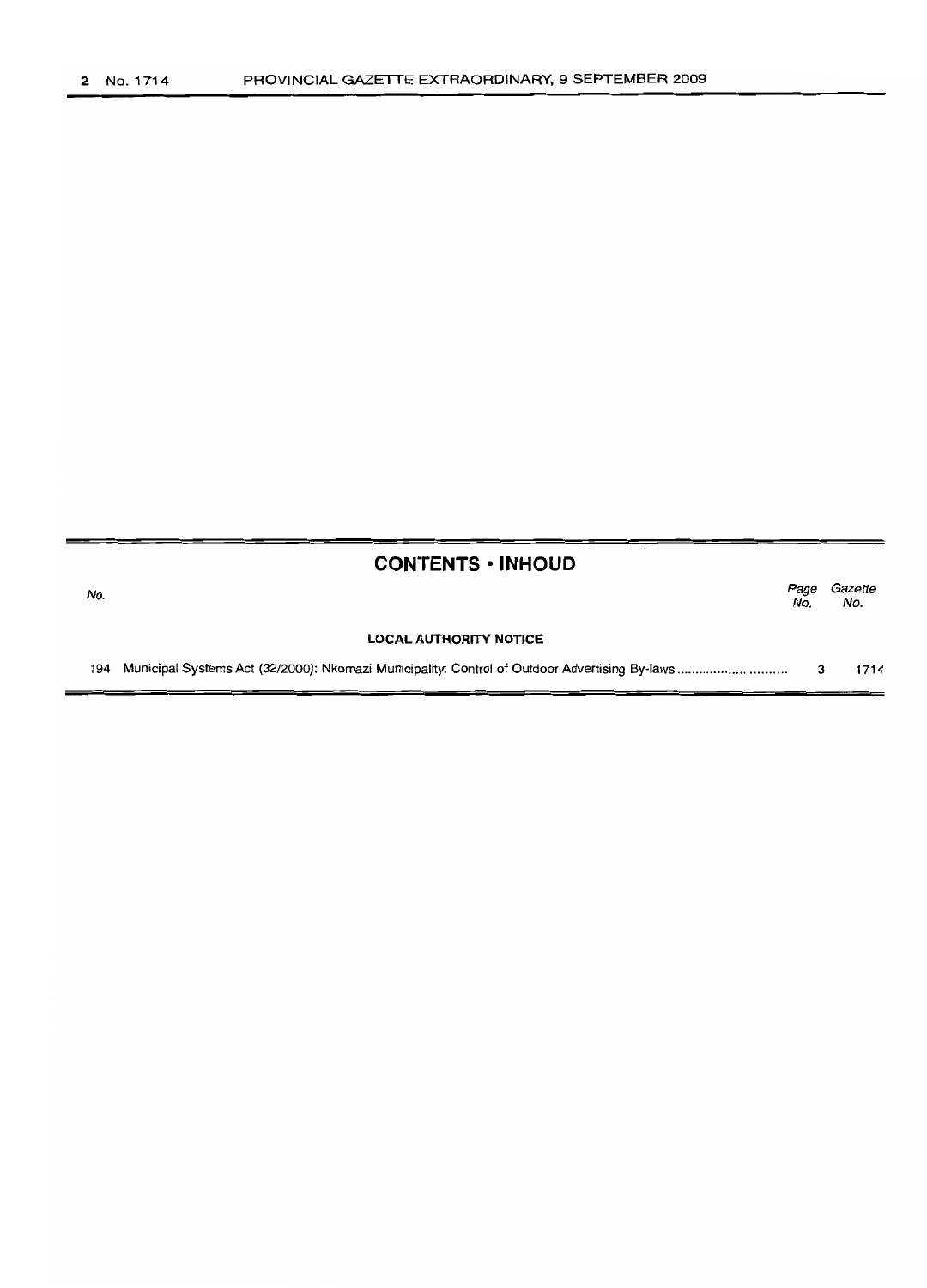## **LOCAL AUTHORITY NOTICE**

## **LOCAL AUTHORITY NOTICE 194**

## **NKOMAZI MUNICIPALITY**

## **LOCAL AUTHORITY NOTICE**

Notice is hereby given in terms of Section 13 of the Municipal Systems Act, Act 32 of 2000, as amended, that Nkomazi Municipality intends implement by-laws with regard to outdoor advertising with effect from the date of promulgation of this notice.

T B Siboza Acting Municipal Manager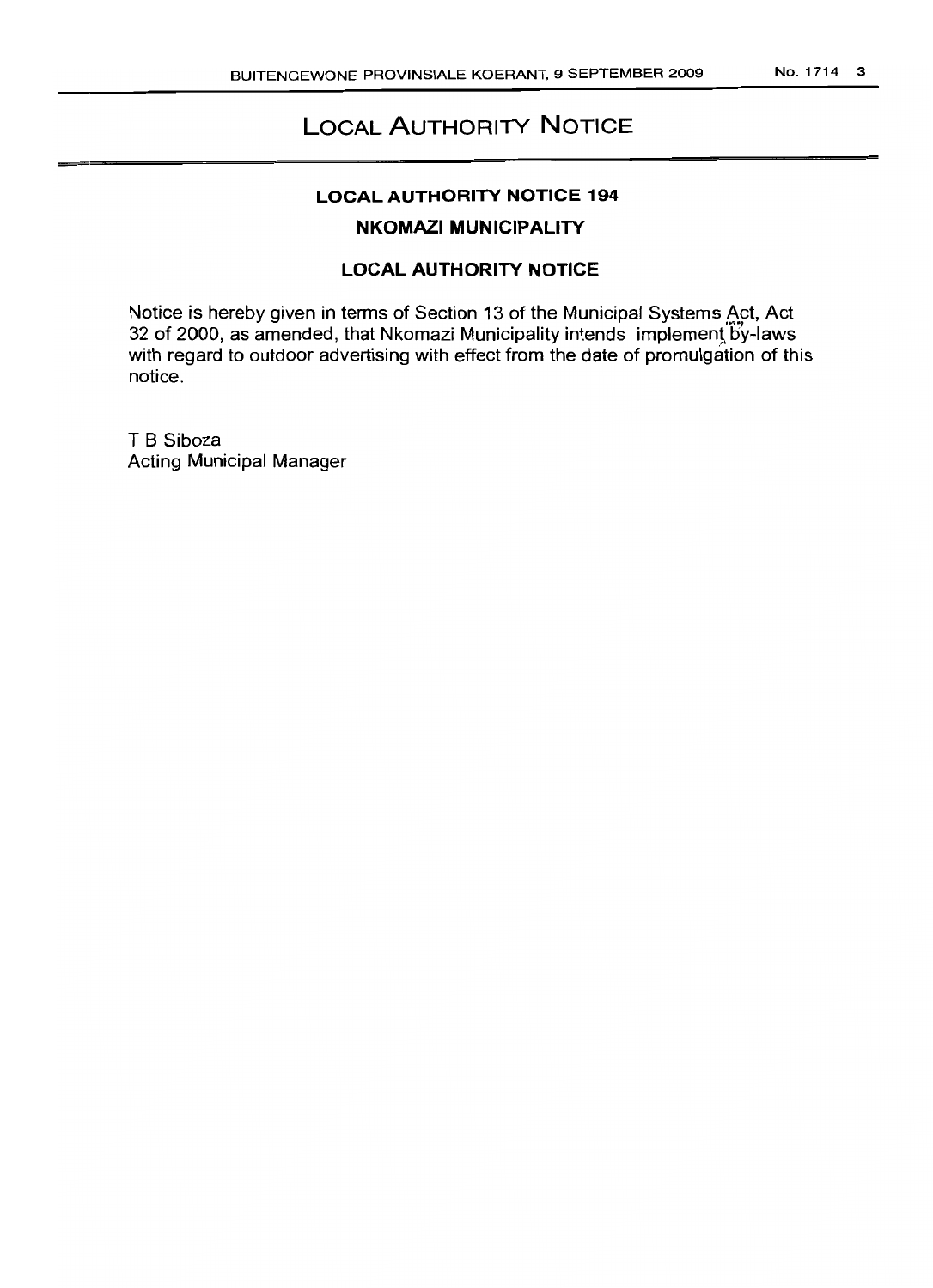#### **BY - LAWS FOR THE CONTROL OF OUTDOOR ADVERTISING IN THE NKOMAZI MUNICIPAL AREA**

## **INDEX**

#### **PART A: INTRODUCTORY PROVISIONS**

- 1. DEFINITIONS
- 2. SCOPE OFTHESE BY-LAWS
- 3. DESIGNATION OF AREAS

#### **PART B: PROVISIONS APPLICABLE TO ALL ADVERTISING SIGNS**

- 4. AMENITY AND DECENCY
- 5. SAFETY
- 6. DESIGN AND CONSTRUCTION
- 7. MAINTENANCE
- 8. POSITION<br>9. THUMINA
- **ILLUMINATION**

#### **PART C: TYPES OF ADVERTISING SIGNS AND CONDITIONS OF THEIR ERECTION OR DISPLAY** 10. ELECTRONIC BILLBOARDS

- 11. SUPER BILLBOARDS
- 12. GANTRY BILLBOARDS
- 13. LARGE BILLBOARDS
- 14. SMALL BILLBOARDS AND TOWER STRUCTURES
- 15. ADVERTISEMENTS ON STREET FURNITURE
- 16. BANNERS
- 17. FLAGS
- 18. SUBURBAN ADVERTISING SIGNS
- 19. ESTATE AGENTS' BOARDS
- 20. TEMPORARY DIRECTION INDICATORS FOR SHOW HOUSES
- 21. ADVERTISEMENTS FOR SALE OF GOODS OR LIVESTOCK
- 22. AUCTION POSTERS
- 23. POSTERS
- 24. PROJECT BOARDS
- 25. DEVELOPMENT ADVERTISING SIGNS
- 26. CONSTRUCTION SITE ADVERTISING SIGNS
- 27. STREET NAME ADVERTISING SIGNS
- 28. SECURITY ADVERTISEMENT
- 29. PRODUCT REPLICAS AND THREE DIMENSIONAL ADVERTISING SIGNS
- 30. SKYSIGNS
- 31. ROOF SIGNS
- 32. FLAT SIGNS
- 33. PROJECTING SIGNS
- 34. BALCONY OR UNDERAWNING ADVERTISING SIGNS
- 35. SIGNSPAINTED ON WALLS AND ROOFS
- 36. WINDOW SIGNS
- 37. FORECOURT ADVERTISING SIGNS
- 38. RESIDENTIAL OR COMMUNITY ADVERTISING SIGNS
- 39. ON-PREMISES BUSINESS ADVERTISING SIGNS
- 40. TOWER, BRIDGE AND PYLON ADVERTISING SIGNS
- 41. ADVERTISEMENTS FOR SPONSORED ROAD TRAFFIC PROJECTS
- 42. ADVERTISING SIGNSAT EDUCATIONAL INSTITUTIONS
- 43. SERVICE FACILITY ADVERTISING SIGNS
- 44. TOURISM SIGNS
- 45. AERIALADVERTISEMENTS
- 46. TRAILERADVERTISING SIGNS
- 47. PAMPHLETS

48. PROHIBITED SIGNS

#### **PART 0: GENERAL PROVISIONS**

- 49. APPROVAL BY MUNICIPALITY
- 50. REFUSAL, WITHDRAWAL OR AMENDMENT OF APPROVAL AND APPEAL PROCEDURE<br>51. REFECTION AND MAINTENANCE OF ADVERTISING SIGNS
- ERECTION AND MAINTENANCE OF ADVERTISING SIGNS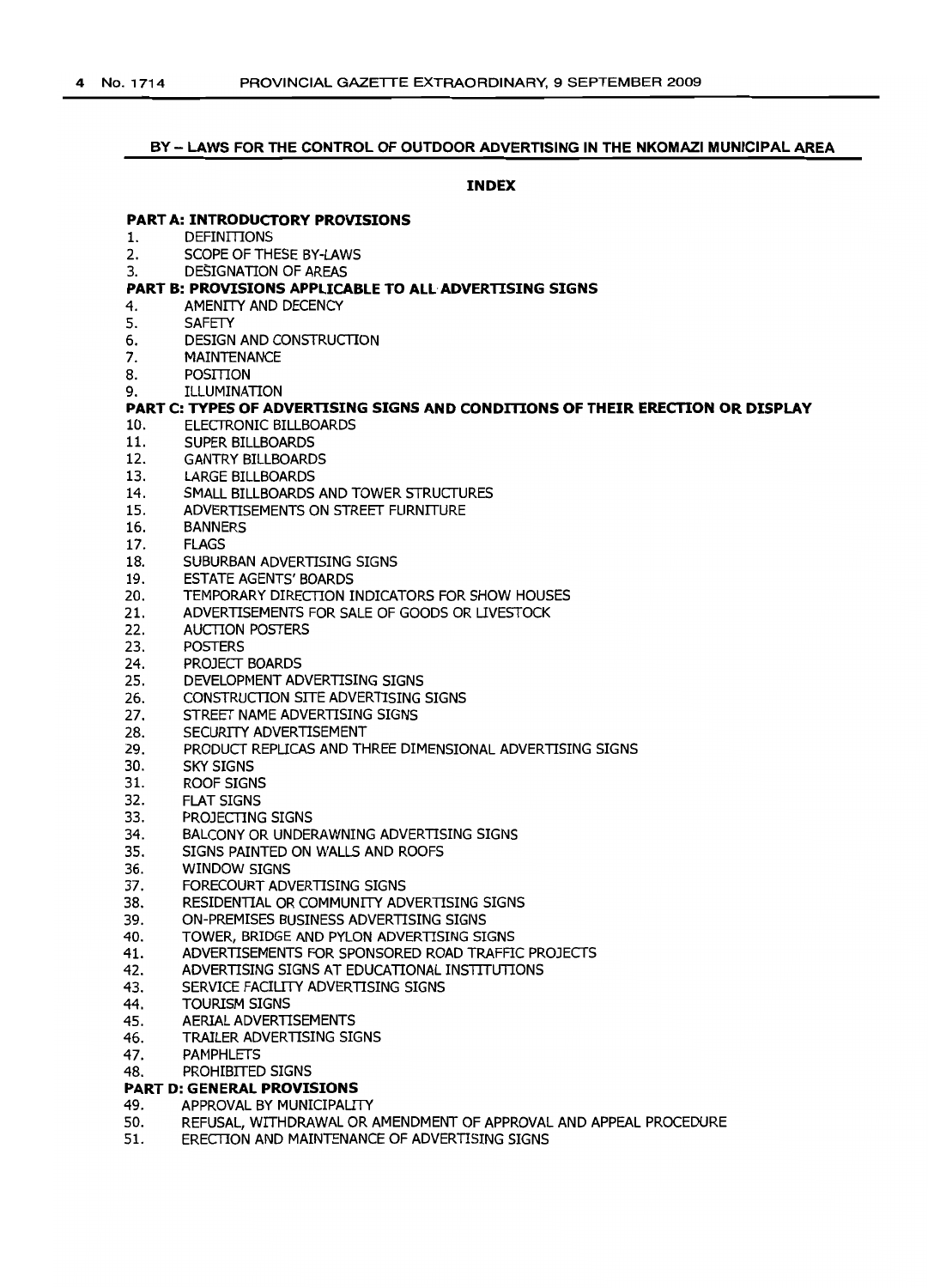- 52. TRANSITIONAL PROVISIONS
- 53. ENTRY AND INSPECTIONS
- 54. OFFENCES
- 55. RESPONSIBLE PERSONS
- 56. REMOVAL OF SIGNS OR ADVERTISING HOARDINGS
- 57. SERVING OF NOTICES
- 58. REPEAL OF PREVIOUS BY-LAWS

## **PART A: INTRODUCTORY PROVISIONS**

## 1. DEFINITIONS

In these by-laws, unless the context indicates otherwise, any word or expression defined in the South African Manual for Outdoor Advertising Control, has the same meaning when used in these By-laws, and  $\overline{a}$ 

**"advertisement"** means any visible representation of a word, name, letter, figure, object, mark, symbol, abbreviation, light, or any combination thereof with the object or transferring information, which is visible from any street or public place, but it does not include a road traffic sign;

**"advertisement for sale of goods or livestock"** means an advertisement announcing such a sale on land or premises not normally used for commercial purposes and may include an advertisement announcing auctions of household goods on residential properties, or livestock or game on farms;

**"advertisement for sponsored road traffic projects"** means an advertisement relating to the sponsoring of a specific project aimed at the provision of road services, the promotion or road safety or the management and conservation of roadside environments;

**"advertisement on street furniture"** means a poster which does not exceed 2,2 square metres in area, which is attached to street furniture and which has been approved by the municipality;

**"advertiser"** means the person or organization whose product or service is being advertised, or whose name or image is mentioned or promoted in an advertisement;

**"advertising"** means the act or process of notifying, warning, informing, making known or any other act of transferring information in a visible manner;

**"advertising sign"** means any screen, fence, wall, device or any other physical structure or object erected to display an advertisement or which is in itself an advertisement or used to display an advertisement;

**"advertising structure"** means any physical structure erected to display an advertisement;

**"aerial advertisement"** means an advertisement that is exhibited, displayed or performed in the air with the aid of balloons, searchlights, aircraft or similar means;

**"approved"** means approved by the municipality and, **"approval"** has a corresponding meaning;

**"arcade"** means a pedestrian thoroughfare whether or not located at ground level passing wholly or partly through a building or buildings and to which the public normally has regular and unrestricted access;

**"arterial road"** means a road which in the opinion of the municipality functions as a main carrier of traffic within an urban area;

**"animated"** means the visibility or message of an advertisement is enhanced by means of moving units, flashing lights or similar devices, or that an advertisement contains a variable message;

**"area of advertisement"** means the area in square metres of the smallest rectangle that will encompass the extreme limits of the advertisement or combined advertisement, together with any material or colour forming an integral part of the background of the advertisement or used to differentiate the advertisement from the structure or building against which it is placed;

**"areas of maximum control"** means natural area, rural areas and urban areas of maximum control.

## **"balcony or under awning advertisement"** means an advertisement-

- (a) affixed flat onto or painted on a parapet wall, balustrade or railing;
	- (b) affixed flat on or painted on a fascia;
	- (c) affixed flat or painted on the fascia or a roof structure without walls;
	- (d) affixed to or painted on a pillar, column or post supporting a roof structure without walls;
	- (e) painted or printed on the fabric of a blind;

**"banner"** means a piece of cloth (or similar material), maximum 6m<sup>2</sup> , upon which an advertisement is displayed in such a manner as to be fully legible in windless conditions, attached to one or more ropes,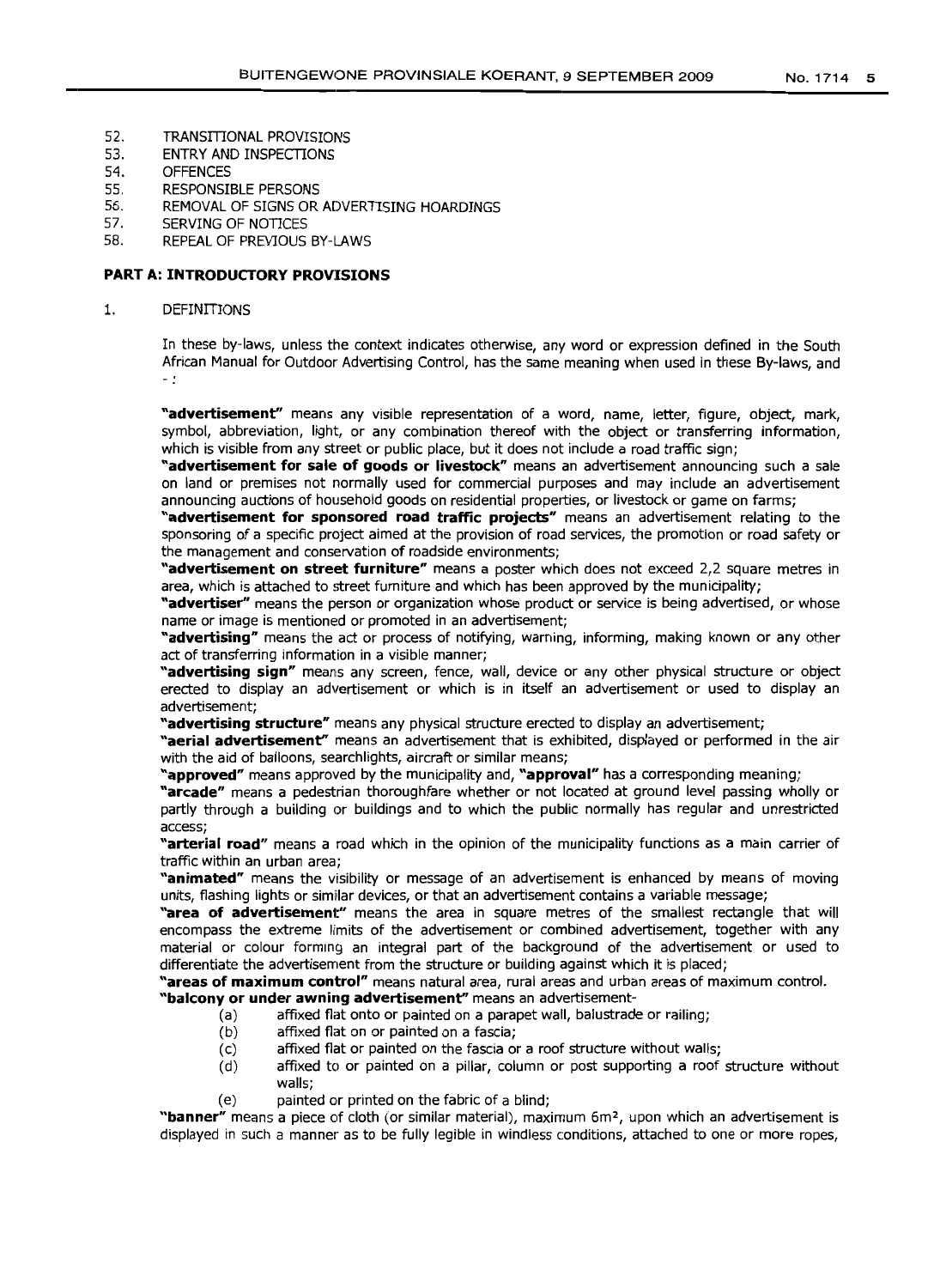poles or flag staffs projecting vertically, horizontally or at an angle, or attached to buildings or to special structures, but excludes banners carried as part of a procession;

**"billboard"** means any screen or board larger than 4,5m<sup>2</sup> , supported by a free standing structure, which is to be used or intended to be used for the purpose of posting, displaying or exhibiting an advertisement and which is also commonly known as an advertising hoarding. The main function of a billboard is to advertise non-locality bound products, activities or services;

**"bit"** means the basic unit for measuring the length of advertising messages and may consist of letters, digits, symbols, logos, graphics or abbreviations. For the purposes of these regulations bit values shall be calculated as follows:

| Words of up to eight letters, inclusive | $1,0$ bit |
|-----------------------------------------|-----------|
| Words of more than eight letters        | 2,0 bits  |
| Numbers of up to four digits, inclusive | $0,5$ bit |
| Numbers of five to eight digits         | $1,0$ bit |
| Symbol or abbreviation                  | $0,5$ bit |
| Large logos and graphics                | $2,0$ bit |

**"candela"** means a unit of luminance as determined from time to time by the International Commission on Illumination.

**"centre of economic activity"** means an enterprise or a group of enterprises outside of urban areas and which may include farm stalls, service facilities, accommodation facilities, food services, industries and cottage industries, as well as shops and other commercial facilities.

**"clear height"** means the minimum vertical distance from the ground, road or surface level, as the case may be, to the advertisement.

**"charge determined by the municipality"** means the appropriate charge either fixed as set forth in these by-laws or reviewed and determined annually by the municipality;

**"combination advertising sign"** means an advertisement comprising a number of smaller, individual advertisements, usually displaying different products or services, placed next to each other on a single structure specifically designed to accommodate more than one advertisement.

**"construction site advertising sign"** means an advertisement affixed flat against or on top of a fence or wall forming the boundary of a construction site;

**"directional sign"** means a sign indicating the way to any place, undertaking or activity for the purpose of advertising or attracting public attention as contemplated in the definition of "advertisement" **"development advertising sign"** means an advertising sign describing (including pictorial representation of) the type of development being carried out on a construction site;

**"educational institutions"** means any primary or secondary or tertiary educational institution;

**"electronic billboard"** means a billboard which has an electronically controlled, illuminated display surface which allows all or a portion of the advertisement to be changed, animated or illuminated in different ways;

**"engineer"** means an engineer registered in terms of the Engineering Profession of South Africa Act, 1990 (Act No. 114 of 1990);

**"entertainment area"** means an area the main purpose of which is to be used as a park, sports field, barbecue area or for other recreational purposes;

**"erf"** means an erf, stand, lot, plot, agricultural holding or similar land entity registered in a deed registry;

**"exhibition"** means any exhibition of public interest that a recognised show or other association, state department or institution presents where there is more than one exhibitor, excluding show houses and exhibitions promoted by companies or individual institutions that wish to introduce their products to the public;

**"estate agents' board"** means an advertisement that are temporarily displayed to advertise the fact that land, premises, development or other forms of fixed property are for sale or to let and includes a private seller;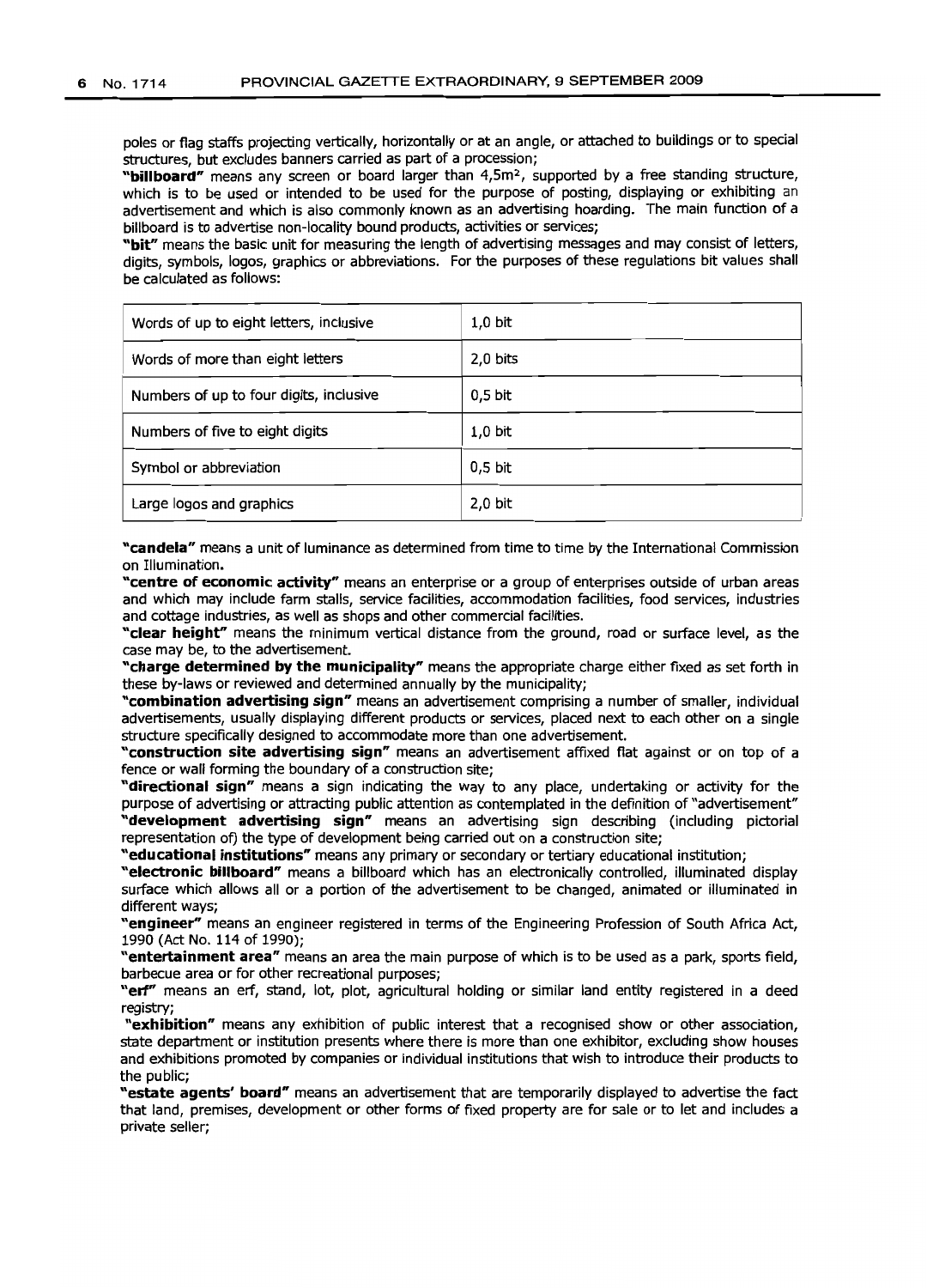"flag" means a piece of cloth (or similar material) upon which an advertisement is displayed and which is attached to a single rope, pole or flag staff projecting vertically in such a way that its contents are normally not readable in windless conditions. Flags exclude:

- (a) national flaqs that do not carry any advertisement in addition to the design of the flag or flag staff, and
- (b) flags carried as part of a procession;

"forecourt" means an outdoor area forming a functional part of a building housing an enterprise, and may include the area of a filling station where the pumps are situated, or a terrace in front of a restaurant, enclosing fences, walls, screens or similar structures, excluding sidewalk areas in front of business premises intended for pedestrian circulation;

"forecourt advertising sign" means an advertising sign on a forecourt of business premises, being an advertisement displayed in such forecourt to draw attention to commercial services, goods for sale or other services available at the premises, but does not include a combination advertising sign at a filling station or roadside service area;

"free standing sign" means a sign that stands on its own or has its own support and is not attached to any building or does not form part of or is not an integral part of an architectural element or structure;

"flashing sign" means a sign in which a symbol, figure, message or illustration intermittently appears and/or disappears and/or is illuminated with light of varying colour or intensity;

"**flat sign"** means any sign which is affixed to any external wall of a building used for commercial, office, industrial or entertainment purposes, but excluding a parapet wall, balustrade or railing of a veranda or balcony of any such building, which at no point projects more than 300mm from the surface of such a wall and which may consist of a panel or sheet or of individual numbers, letters or symbols;

"freeway" means a national road that has been designated as a freeway by an appropriate road traffic sign in terms of the National Road Traffic Act;

"**functional public advertisement**" means an advertisement displayed only for announcement or direction of the functions of municipalities or parastatal bodies that cannot be displayed under any parastatal bodies that cannot be displayed under any other class of advertisement;

"gantry billboard" means a billboard fixed to an overhead structure, usually spanning a road;

"gore" means the area immediately beyond the divergence of two roadways, bounded by the edges of those roadways;

"height" means the maximum vertical distance from the ground, road surface, or surface level to the top of the advertising sign;

"height zone" means a "zone" indicating restrictions as to the height of buildings;

"illuminated" in relation to an advertisement means that it has been installed with electrical or other power for the purpose of illuminating it, either continuously or intermittently;

"large billboard" means any billboard ranging in size from 18  $m<sup>2</sup>$  to 36  $m<sup>2</sup>$  in area of advertising sign;

"large electronic billboard" means an advertising sign that is an electronic billboard larger than 18 square metres in area;

"light not intended for illumination" means a flashing, flickering or continuous light source, beam of light or a number of such sources or beams, aimed or moved in such a manner as to attract attention, without being primarily for the purpose of illuminating an area or object;

"locality bound" means an advertisement displayed on a specific erf or premises and referring to an activity, product, service or attraction located, rendered or provided on that erf or those premises or inside that building;

"m" means metre;

"mm" means millimetre;

"mobile or transit sign" means an advertisement attached to or displayed on a vehicle vessel or craft on land, on water or in the air.

"municipal area" means the jurisdiction area of the municipality;

"municipality" means the "Nkomazi Municipality (NM)" or any officials, committee or employees of the municipality to whom any of its powers under these By-laws has been delegated to, in terms of the provisions of Part 3, section 59 of the Local Government: Municipal Systems Act 32 of 2000;

"National Road Traffic Act" means the National Road Traffic Act, 1996 (Act 93 of 1996);

"natural area" means an area of the rural or non-urban environment which is in an unspoilt natural state or is of high scenic value, and includes, but is not limited to national parks, game reserves, nature reserves, marine reserves, wilderness areas, areas of extensive agricultural and scenic areas and includes Marloth Park township;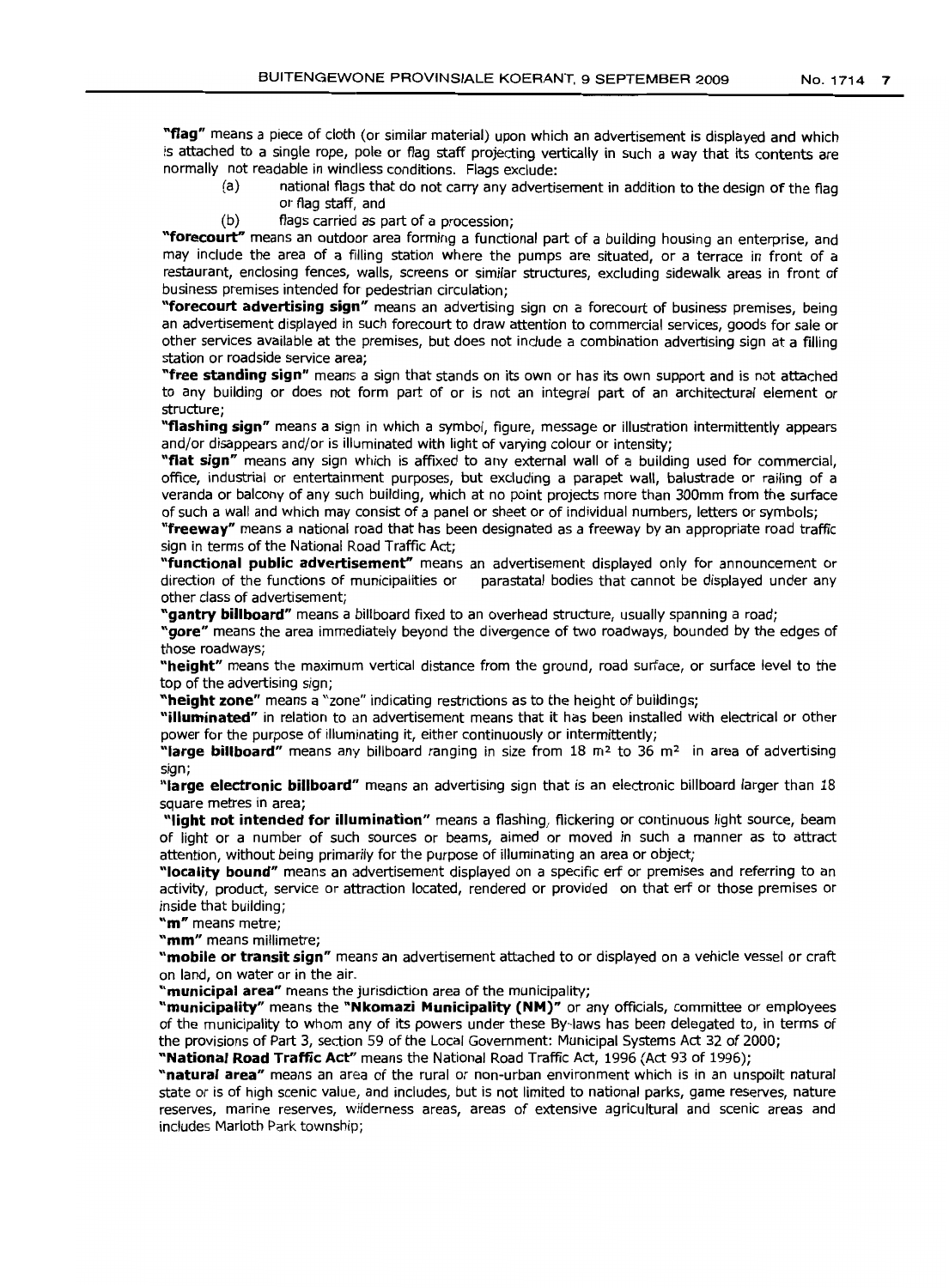**"on-premises business advertising sign"** means an advertising sign aimed at identifying and locating business enterprises and industries, and excludes a residential or community advertising sign; **"owner"** in relation to an advertisement means the person who owns the advertising structure, or will own the structure once it has been erected, or any person who has a right to or share in the ownership of the advertising structure;

**"outdoor advertising"** means the act or process of notifying, warning, informing, making known or any other act of transferring information in a visible manner and which takes place out of doors;

**"performing arts"** means any live entertainment and I or performances performed by artists or entertainers;

**"permanent sign"** means a sign that may be displayed for a maximum of five years or any other period approved by the municipality;

**"policy"** means the By-laws for the Control of Outdoor Advertising, the South African Manual for Outdoor Advertising Control (SAMOAC), the relevant Town Planning Schemesapplicable in the municipal area, the application of the National Building Standards Act, 1977 (Act 103 of 1977), Council resolutions and the relevant departmental policy and *lor* guidelines.

**"poster"** means any placard announcing or attracting public attention to any meeting, event, function, activity or undertaking or to the candidature of any person nominated for election to parliament; the local government or similar body or to a referendum;

**"product replica or three-dimensional advertising sign"** is a replica or device used for advertising that may be free-standing or attached to a structure, and includes an inflatable object that is not an aerial advertisement;

**"project board"** means an advertising sign displaying the involvement of a contractor or consultant in a construction project;

**"projected sign"** means any sign projected by a cinematograph or other apparatus, but does not include a sign projected onto the audience's side of a drive-in cinema screen during a performance;

**"projecting** sign" means any advertising sign which is affixed to a main wall of a bulldlnq which is used for commercial, office, industrial or entertainment purposes and which projects more than 300mm from the surface of the main wall and is affixed at a right angle to the street line.

**"public place"** means any road, street, thoroughfare, bridge, subway, foot pavement, footpath, sidewalk, lane, square, open space, garden, park or enclosed space vested in the municipal area;

**"pylon sign"** means any sign whether stationery or actuated, displayed on or forming an integral part of a pylon, mast, tower or similar structure other than a building or an advertising hoarding;

**"residential or community advertising signs"** includes a variety of small notices and advertising signs displayed on premises used for residential -- orientated purposes and for community services, and include advertising signs in urban areas and also on places of residence in natural and rural areas, but are limited to-

(a) identification, direction and warning signs with regard to residence, for example-

- (i) annes of houses, flat complexes, farms and smallholdings;<br>(ii) signs such as "beware of the dog", "no parking" and "close"
- signs such as "beware of the dog", "no parking" and "close the gate";

(iii) signs indicating the nature of or main activity on farms and smallholdings;

- (b) signs showinq the name or nature of the business, practice or enterprise or the owners or practitioners of small businesses, enterprises and practices in urban residential premises and buildings constructed or used for community purposes or premises on urban, but not rural, smallholdings;
- (c) signs showing the name and nature of the facility or of the proprietor or partners, on small scale accommodation facilities;
- (d) signs showing the name and nature of the institution, the names of practitioners and nature and extent of services on community services and institutions, such as religious, cultural, educational and recreational institutions and medical institutions related to those purposes;

**"road island"** means an area demarcated on a roadway by means of painted lines, stones, kerbs or by other means with the intention of preventing vehicles from standing or being operated in that area;

**"road median"** means the area separating traffic lanes on a roadway;

**"road reserve"** means the full width of a national, provincial or existing public road, and includes roadways, shoulders, and sidewalks and the air space above such roadways, shoulders and sidewalks and all other areas within the road reserve boundary;

**"road reserve boundary"** means the proclaimed boundary forming the outer edge of the road reserve;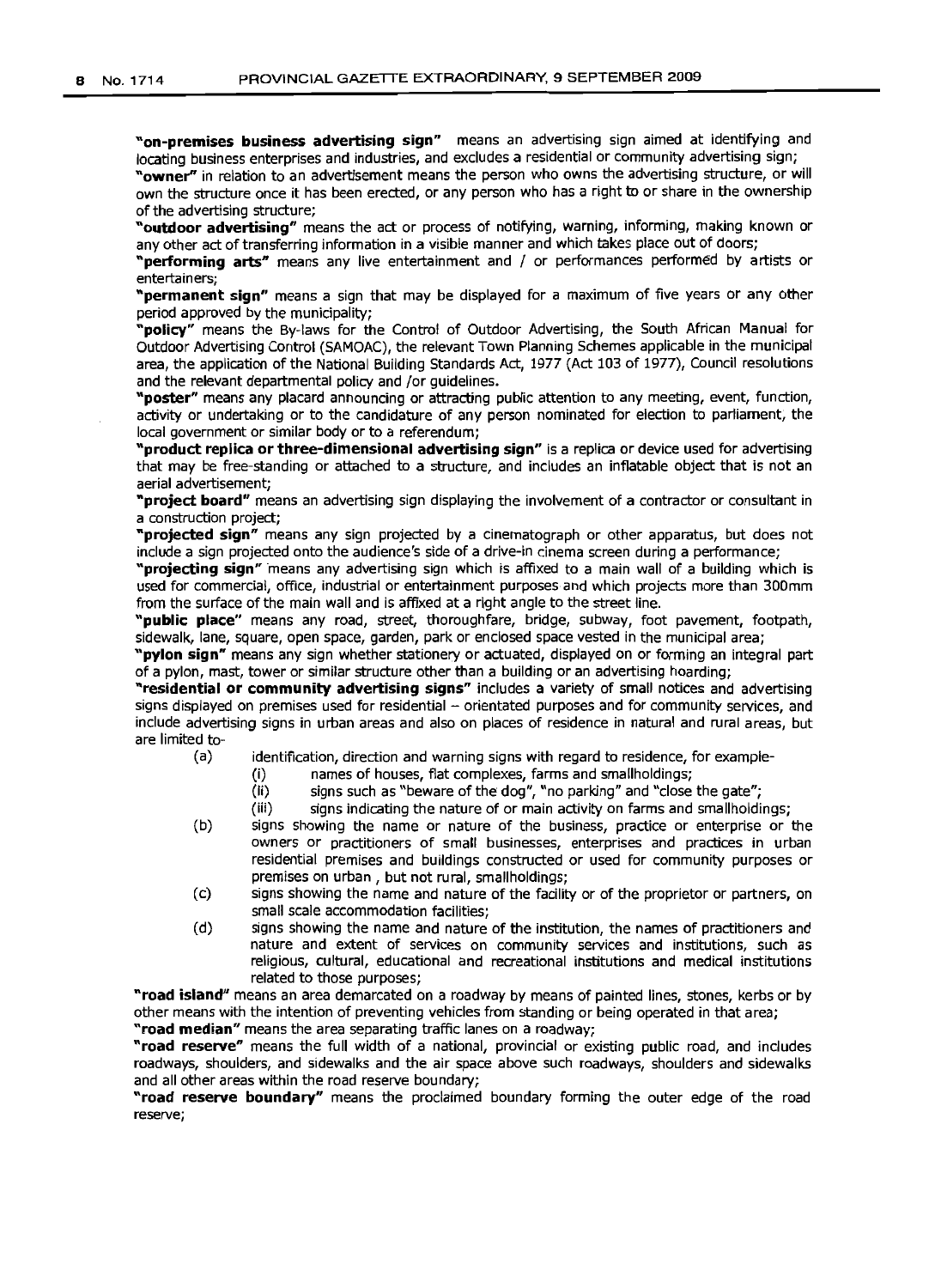**"roadside service area"** means an area with direct access from a national road in which facilities and services such as petrol and diesel sales, restaurants, fast food outlets, toilets, playgrounds and picnic spots may be provided for motorists;

**"road traffic sign"** means any road traffic sign as defined in the National Road Traffic Act and the Road Traffic Ordinance, 1966 (Ordinance 21 of 1966);

**"roadway"** means a roadway as defined in the National RoadTraffic Act;

**"roof sign"** means a sign on the main roof of a building lower than the height zone of a building and which building is used or partly used for commercial, office, industrial or entertainment purposes;

**"rotating sign"** means a sign which rotates about any axis;

**"rural area"** means an area forming a transition between urban areas and unspoilt natural areas and includes intensive agricultural, subsistence agriculture and peri-urban small holdings of a predominantly rural nature and with relatively low population densities;

**"SAMOAC"** means the South African Manual for Outdoor Advertising Control compiled and published by the Department of Environmental Affairs and Tourism in conjunction with the Department of Transport, April 1998.

**"security advertisement"** means an outdoor advertisement for neighbourhood watch, farm watch and similar schemes, and an advertisement containing the name, address and telephone number of a security company contracted to protect the premises on which the advertisement is displayed;

**"service facility advertising sign"** means an advertising sign at a filling station or roadside rest and service area;

**"shoulder"** means the shoulder of a national road, provincial road or existing public road as defined in the National Road Traffic Act, the Road Traffic Ordinance or the relevant Town Planning Scheme.

**"sidewalk"** means a sidewalk of a national road, provincial road or existing public road as defined in the National Road Traffic Act, Road Traffic Ordinance or relevant Town Planning Scheme.

**"sidewalk poster or notice"** means a temporary advertisement attached to an electrical light standard within a road reserve to advertise public and charitable events, functions, occasions, meetings or campaigns of a religious, educational, cultural, political, social, sporting or recreational nature, and includes a poster displayed for an election or referendum campaign;

**"sign"** means any device or article with writing, letters, numbers or illustrations on it, or a non-physical sign projected on buildings or any other structure or in the air with the aid of modern technology (e.g. laser beams), which device, article or non-physical sign is visibly displayed in any way whatsoever from a street or public place for the purpose of advertising, providing information, or attracting the public to any place for the purpose of advertising, providing information, or attracting the public to any place, public display, article or merchandise for sale, and the surface or structure of such device, article or non-physical sign is attached to or forms part of a building, or is fixed to the ground or to a pole, tree, screen or boarding, or is displaved in any other way, excluding information on the commodities that are exhibited;

**"sign for sale of goods or livestock"** means a sign announcing such a sale on land or premises not normally used for commercial purposes and shall include a sign announcing auctions of household goods on residential properties, or livestock or game on farms;

**"sky sign"** means a very large sign between 75m<sup>2</sup> to 300m<sup>2</sup> on top of a skyscraper in a metropolitan area that is erected or placed on the same level as or above the gutters, parapets or any other part of the roof of a building, or that extends from the gutters, parapets or any other part of the roof of a buildinq, excluding a sign that is painted on the roof of a building;

**"small billboard"** means a billboard smaller than 18 square metres in area of advertisement;

**"sponsored road traffic project"** means a project specifically intended for the benefit of road users involving the provision of road services, the promotion of road safety or the management and conservation of road environments, agreed to between the municipality and the sponsor of the sponsored road traffic project;

**"street furniture"** means public facilities and structures which are not intended primarily for advertising and includes seating benches, planters, sidewalk litter bins, pole mounted bins, bus shelters, sidewalk clocks and drinking fountains, but excludes road traffic signs, traffic lights, street lights or any other road-related structures;

**"street name advertising sign"** means a pole-mounted advertising sign that may be illuminated, that is displayed in combination with a street name sign

**"streetscaping" or "streetscape"** means the coherence between street furniture and other features on a national road, provincial road or existing public road;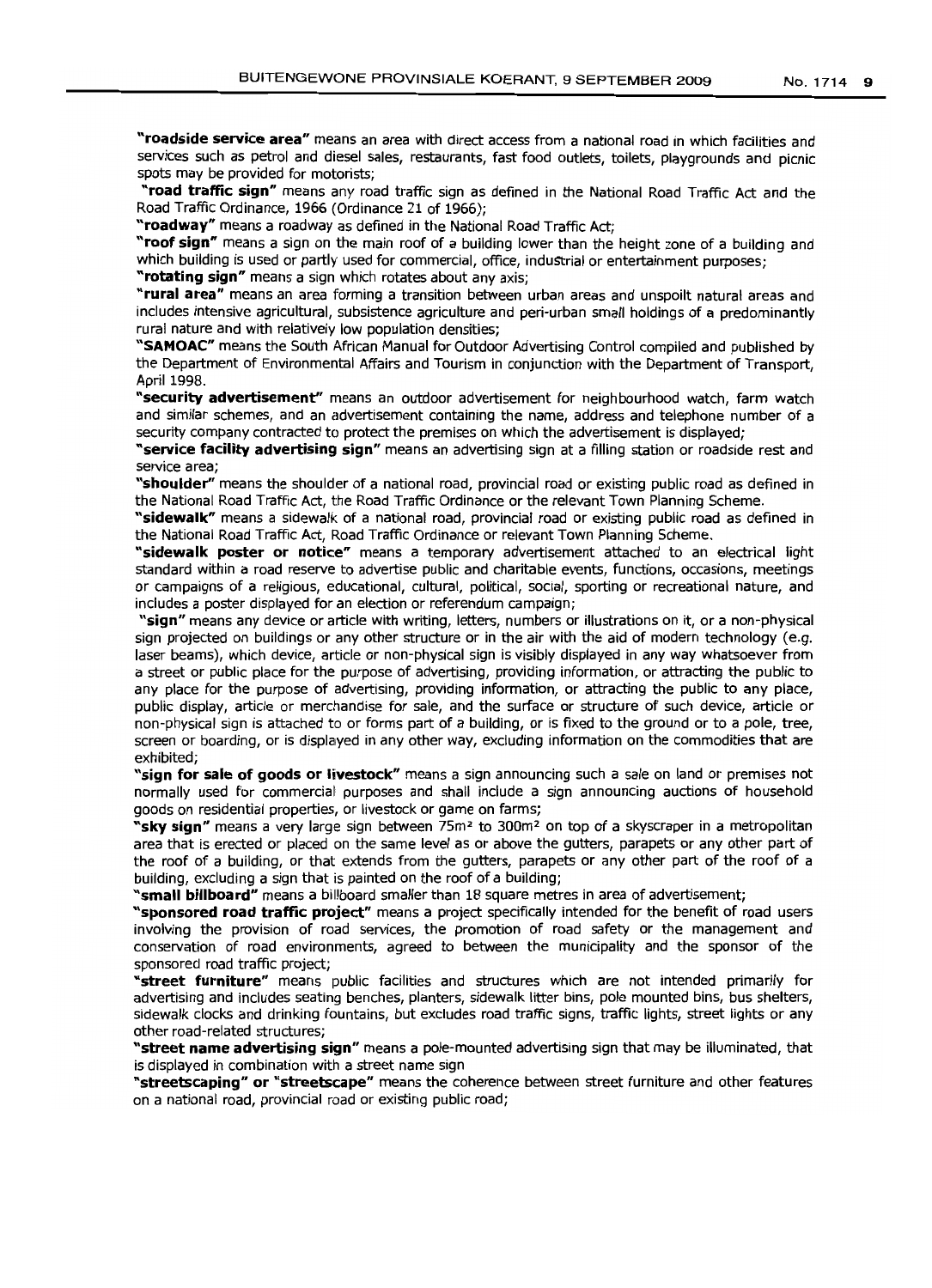**"suburban advertising sign"** means a pole mounted location advertising sign at the entrance to a town or suburb that carries an advertising sign beneath the road traffic sign bearing the name of the town or suburb;

**"super billboard"** means a massive billboard larger than 36 m<sup>2</sup> ;

**"storey"** means that space within a building which is situated between one floor level and the next floor level above or ceiling or roof above;

**"street"** means any street, road or thoroughfare shown on a general plan of a township, agricultural holding or any other division of land or in respect of which the public have acquired a prescriptive or other right of way and which vests in the municipality;

**"temporary sign"** means a sign that may be displayed for a maximum of 14 days or any other period approved by the municipality;

**"the person"** means a lessor, a lessee, a legal or illegal occupant or a usufructuary of private, State or Municipal land on which a sign was or is being erected and/or displayed, or the individual in whose name the land on which a sign was or is being erected and/or displayed, as the case may be, is registered in the Deeds Office, and if the municipality is unable to determine the identity of the owner, an individual who is entitled to the benefit of the erection and/or display and/or use of the sign or who enjoys such benefit, or the person's authorised agent, and "the person" in the above context includes both a natural and a legal person;

**"tourism sign"** means a road traffic sign having a trapezoidal shape and white on brown colour, the main objective of which is to inform and guide tourists in the final stages of their journeys;

**"tower, bridge and pylon advertising sign"** means a billboard affixed to or painted on a tower, bridge or pylon that is not used primarily for advertising purposes;

**"tower structure"** means a structure used for advertising in a parking area of a shopping centre and at an important transport node such as an airport, railway station or bus or taxi station;

**"traffic sign"** means a road traffic sign or signal contemplated in the National Road Traffic Act or a rail traffic sign or signal;

**"trailer advertising"** means any transport trailer that is used for the purpose of advertising;

**"urban area"** means a human settlement with a population of more than 2500 people.

**"urban areas of maximum control"** include, but are not limited to, natural open spaces and urban conservation areas, interface of natural landscape with built-up areas, bodies of water, rivers, ridges, forests, open recreational areas, characteristic vistas, heritage sites or bulldinqs, special tourist areas, skylines, residential areas, and visual zones along freeways in urban areas, unless the municipality, after obtaining a strategic environmental assessment designates areas along such freeways as areas of partial or minimum control;

**"urban areas of minimum control"** are areas which require minimum control such as areas of concentrated economic activity where business is the main focus, commercial districts, central shopping centres, central office precincts, commercial enclaves and shopping centres in industrial areas and industrial parks, entertainment districts or complexes and prominent transport nodes excluding nodes of an exceptional historical or architectural value;

**"urban areas of partial control"** are areas characterised by a greater degree of integration and complexity of land use which require a lesser degree of control, such as high density residential areas, in transition and residential areas where office and commercial encroachment have taken place and low density suburbs, small commercial enclaves in residential areas, suburban shopping centres and office parks, ribbon development along main streets, educational institutions, sports fields or stadia, commercial squares, government enclaves and smallholdings of an urban nature with a higher population density than rural small holdings;

**"vehicular advertising"** means advertising on self-driven vehicles which are normally driven on land or water and which are normally moving.

**"vehicle"** means a motor vehicle as defined in the National Road Traffic Act or the Road Traffic Ordinance.

**"verandah"** means a structure in the nature of a roof attached to or projecting from the facade of a building and supported along its free edge by columns or posts; and

**"visual zone"** refers to a zone considered to be an area of maximum control, visible from an urban freeway, extending a distance of 250 metres in any direction from the freeway reserve boundary, but which excludes all visually isolated space which cannot be seen from such a freeway;

**"window signs"** means signs of which the area is permanently painted on or attached to the windowglass of a building.

**"zone"** has the meaning assigned to it in the relevant Town Planning Scheme of the municipality, that is revised from time to time, and "use zones" has the same meaning.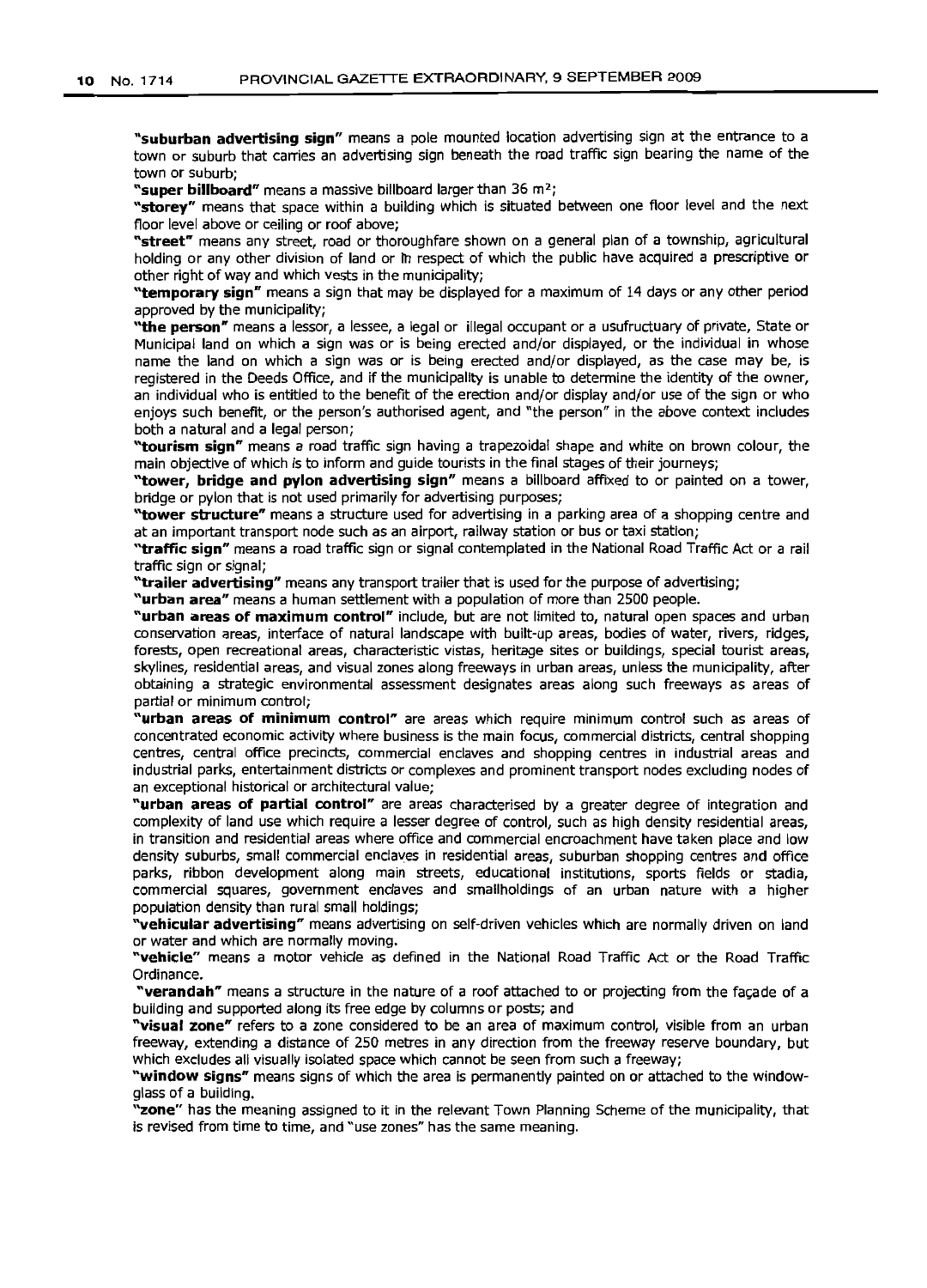- 2. SCOPE OF THESE BY LAWS
	- (1) These by-laws are designed to regulate outdoor advertising on or visible from public roads within the municipal area, whether or not such sign is erected on private property.
	- (2) Unless these by-laws provide specifically that the approval of the municipality is required for a particular advertising sign, such approval is not required, but all of the conditions of these bylaws applicable to that type of advertising sign must be complied with.

## 3. DESIGNATION OF AREAS

- (1) The municipality may
	- (a) Designate areas outside of urban areas as either natural areas or rural areas;<br>(b) in urban areas, designate areas as  $$ 
		- in urban areas, designate areas as -
			- (i) urban areas of maximum control;
			- (ii) urban areas of partial control;
			- (iii) urban areas of minimum control.

## **PART B: PROVISIONS APPLICABLE TO ALLADVERTISING SIGNS**

## 4. AMENITY AND DECENCY

- $(1)$  No sign shall in the opinion of the municipality -
	- (a) be detrimental to the environment or the amenity of a human living environment by reason of size, shape, colour, texture, intensity of illumination, quality of design or materials or for any other reason;
	- (b) be in its content objectionable, indecent or suggestive of indecency or prejudicial to the public morals; or
	- (c) unreasonably obscure, partially or wholly, any sign owned by another person previously erected and legally displayed.

## 5. SAFETY

(1) No advertisement or advertising sign shall, subject to the discretion and approval of the municipality or the appropriate roads authority -

- (a) constitute a danger to any person or property;
- (b) be so placed or contain an element which distracts the attention of drivers in a manner likely to lead to unsafe driving conditions;
- (c) be illuminated to the extent that it causes discomfort to or inhibits the vision of approachinq pedestrians or drivers;
- (d) be attached to a road traffic sign or signal, combined with a road traffic sign or signal (unless specifically provided for in the South African Road Traffic Signs Manual), obscure a road traffic sign or signal, create confusion with a road traffic sign or signal, interfere with the functioning of a road traffic sign or signal or create a road safety hazard in the opinion of the municipality or the appropriate roads authority;
- (e) obscure a pedestrian's or driver's view of pedestrians, road or rail vehicles and features of the road, railway or pavement such as junctions, bends and changes in width;
- (f) project over a pedestrian or cycle circulation route, unless the clear height of such sign exceeds 2,4m;
- (g) obstruct fire escapes or means of egress to fire escapes;
- (h) be placed closer than the minimum clearance with regard to overhead power lines as prescribed by any law;

(2) Signs or advertisements positioned along roads and specifically targeting the road user shall be concise and legible and shall comply with the following requirements: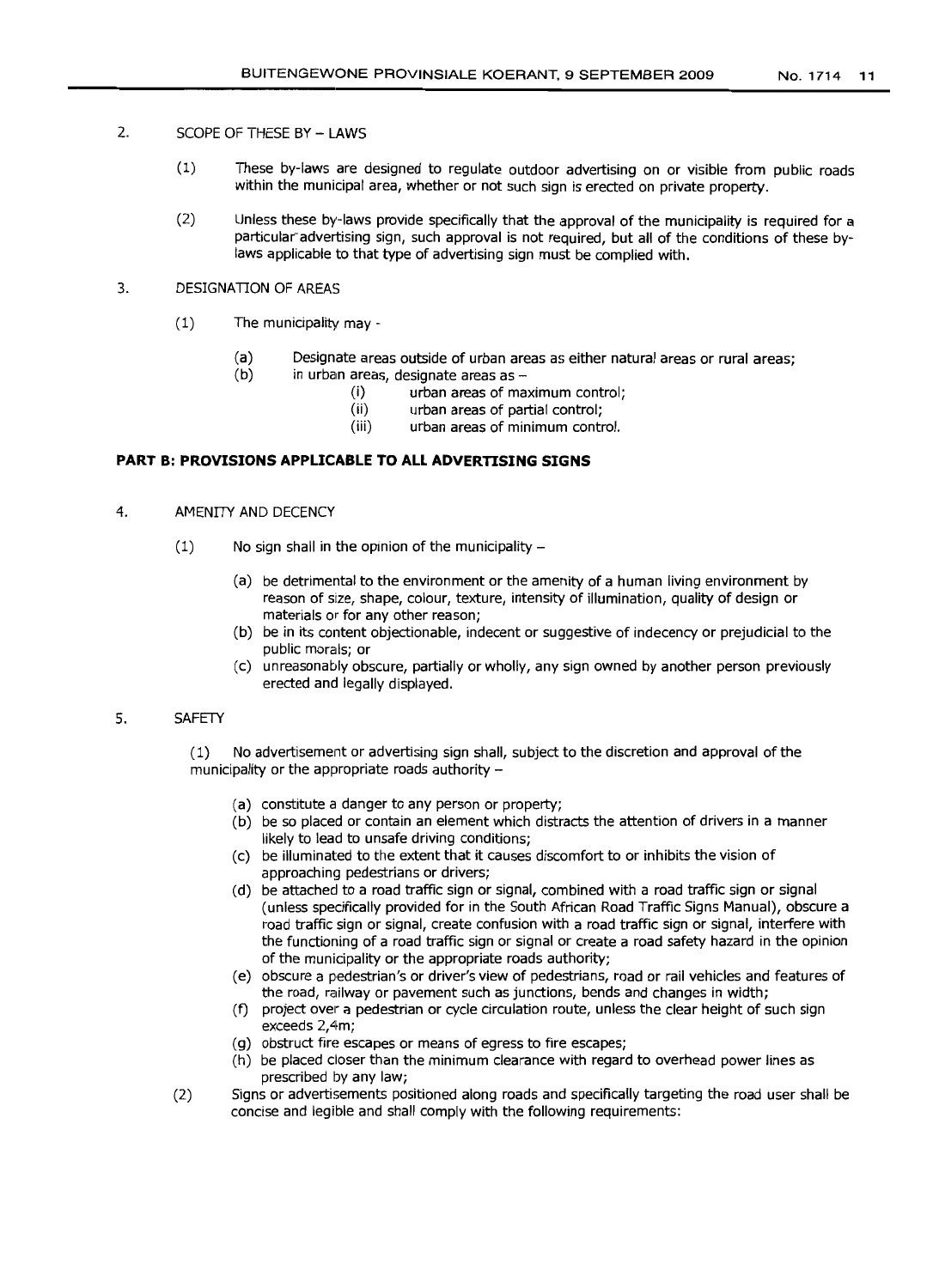- (a) Street numbers indicating specific premises shall have a minimum size of 150mm and a maximum size of 350mm.
- (b) No message shall be spread across more that one sign or sign panel.

#### 6. DESIGN AND CONSTRUCTION

- $(1)$  Any sign  $$ 
	- shall subject to the satisfaction and approval of the municipality:
	- (a) be neatly and properly constructed and executed and finished in a workmanlike manner;
	- (b) not be detrimental to or have a negative aesthetic impact on the urban design, streetscapes or the character of the surrounding area by way of the design of the structure or device;
	- (c) have a neat appearance and shall consist of durable materials in accordance with the function, nature and permanence of the advertisement, sign or structure and materials such as cloth, canvas, cardboard, paper or synthetic cardboard should be used only when essential to the nature and function of a particular sign;
	- (d) not deface building facades with electrical services provisions and other accessories;
	- (e) be rigidly and securely attached, supported or anchored in a safe manner and so that unwanted movement in any direction is prevented;
	- (f) be capable of effectively securing, supporting and maintaining not less that twice its mass with the addition of any force to which the sign may be subjected, including wind pressure;
	- (g) wherever necessary in accordance with the nature of the sign and when attached to brickwork, masonry or concrete, be securely and effectively attached thereto by means of bolts securely embedded in such brickwork, masonry or concrete or passing through the same and secured on the opposite side;
- (2) Any advertiser or contractor shall
	- (a) not use water soluble adhesive, adhesive tape or similar material to display or secure any sign or advertisement elsewhere than on a billboard, board or any structure provided for this purpose;
	- (b) have all exposed metalwork of any sign painted or otherwise treated to prevent corrosion and all timber treated to prevent decay; and
	- (c) have measures taken to prevent the entry of water into and the accumulation of water of moisture on or in any sign or any part of its supporting framework, brackets or other members.
- (3) All glass used in signs shall
	- (a) other than glass tubing used in neon and similar signs, be safety glass at least 3mm thick;
	- (b) glass panels used in signs shall not exceed O,900m<sup>2</sup> in area, each panel being securely fixed in the body of the sign, structure or device independently of all other panels.
- (4) Every illuminated sign and every sign in which electricity is used shall-
	- (a) have power cables and conduit containing electrical conductors positioned and fixed so that they are not unsightly in the opinion of the municipality;
	- (b) be constructed of material which is not combustible;
	- (c) be provided with an external switch in an accessible position whereby the electricity supply to the sign may be switched off; and
	- (d) be wired and constructed in accordance with and SUbject to the provisions of the Council's Electricity Code of Practice.
- (5) Damage to property
	- (e) No person shall, in the course of erecting or removing any sign, advertisement structure or device, cause damage to any tree, electrical standard or service or other public installation or property.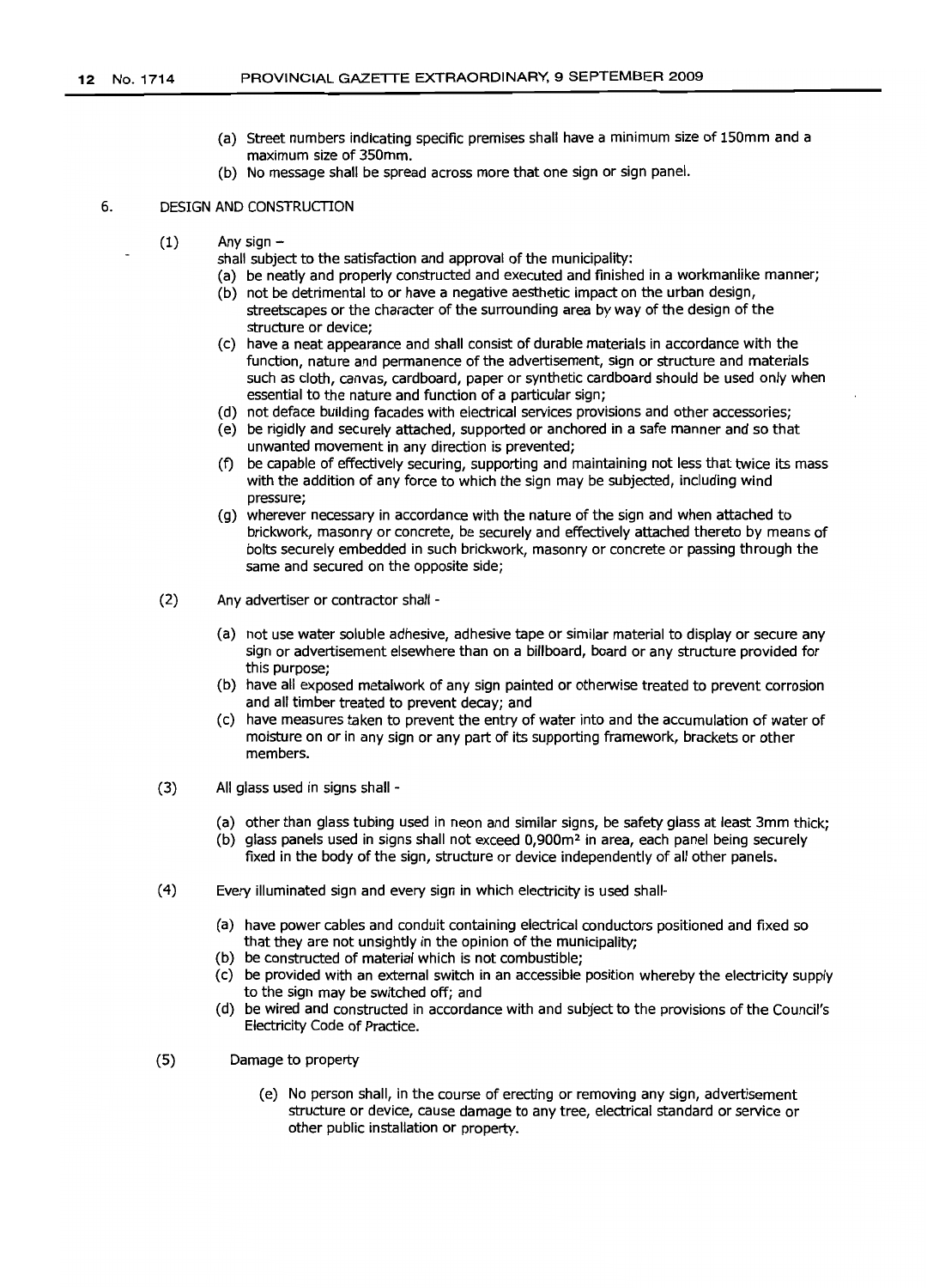## 7. MAINTENANCE

- $(1)$  Any sign shall  $-$ 
	- (a) where possible, be located at a height that discourage vandalism;
	- (b) be serviced on a regular basis; and
	- (c) be maintained in good repair and in a safe condition and according to the highest standards as regards quality of structure, posting and sign writing.
- (2) The owner of any land or building on which a sign is displayed or erected, or to which a sign is attached, and the owner of any such sign shall be jointly and severally responsible for the maintenance in a safe and proper condition and for the cleaning and the repainting of any such sign.
- (3) The provisions of the National Building Regulations made in terms of the National Building Regulations and Building Standards Act, 1977, shall apply mutatis mutandis to every sign, advertising board and its supporting structure.

## 8. POSITION

- (1) Signs shall not, except where specifically authorised by these by laws:-
	- (a) Cause any obstruction to a motorist's view of the roadway or its approaches, regardless of the direction the motorist is travelling;
	- (b) Be positioned on a road island or road median;
	- (c) Be suspended across a road;
	- (d) Be erected within or suspended above a road reserve of main arterial roads;

## 9. ILLUMINATION

- (1) Illumination is permitted on an advertisement only if it does not lead to unsafe driving conditions, and where it is specifically not prohibited;
- (2) The maximum luminance level as determined by the International Commission on Illumination and provided in SAMOAC is permitted.
- (3) The light source emanating from floodlights shall not be visible to traffic travelling in either direction.
- (4) Floodlighting shall be positioned to ensure effective distribution and minimise light wastage or "spill".
- (5) No person shall erect or display any animated or flashing sign, the frequency of the animations or flashes or other intermittent alteration, of which disturbs the residents or occupants of any building or is a source of nuisance to the public.

## **PART C: TYPES OF ADVERTISING SIGNS AND CONDITIONS OF THEIR ERECTION OR DISPLAY**

- 10. ELECTRONIC BILLBOARDS
	- (1) No person may erect an electronic billboard without first obtaining the written approval of the municipality.
	- (2) An environmental impact assessment shall be required for any electronic billboard. Such environmental impact assessment shall include visual, social and traffic safety aspects.
	- (3) Any electronic billboard permitted by the municipality shall not exceed a maximum size of 18m<sup>2</sup> and a maximum height of 7,5m.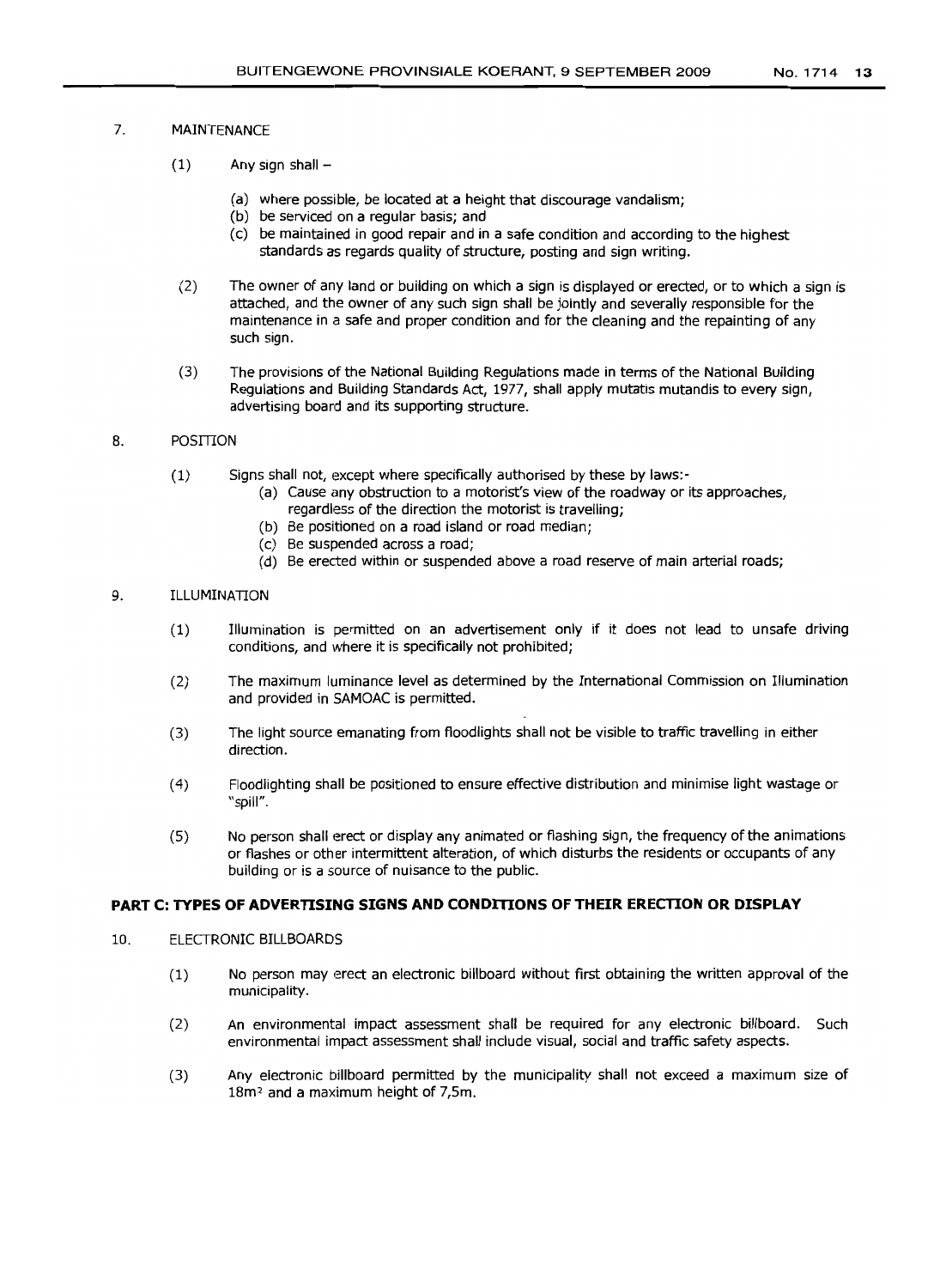- (4) An electronic billboard must be displayed perpendicular to oncoming traffic;
- (5) No electronic billboard shall be erected within a radius of 300m from the centre of an intersection on an arterial road or within a radius of 100m from the centre of an intersection on any lower order road in such a manner as to be oriented towards such an intersection.
- (6) No one may erect an electronic billboard in a visual zone in an area other than an urban area of partial or minimum control.
- (7) No more than one electronic billboard shall be allowed on any site and an electronic billboard shall not be erected closer than 1,5 kilometres to another electronic billboard.

#### 11. SUPER BILLBOARDS

(1) No super billboards are allowed in the municipal area.

#### 12. GANTRY BILLBOARDS

- (1) No person may erect a gantry billboard without first obtaining the written approval of the municipality;
- (2) Gantry billboards shall only be permitted for the dual purposes of providing advertising space and of creating a branded entrance to specific areas identified by the municipality and must incorporate the branding and identity elements approved by the municipality.

#### 13. LARGE BILLBOARDS AND CUSTOM-MADE BILLBOARDS

- (3) No person may erect a large billboard or custom-made billboards without first obtaining the written approval of the municipality.
- (4) At a road intersection, a maximum of only two large billboards or custom-made billboards per intersection shall be permitted.
- (5) A large billboard or custom-made billboard permitted by the municipality shall not exceed a maximum of 36 m<sup>2</sup> and a maximum height of 9 m from ground level, with a clear height of 2,4 m.
- (6) A large billboard or custom-made billboard shall be displayed perpendicular to or at an angle of 30° to the direction of on-coming traffic.
- (7) No large billboard or custom-made billboard shall be permitted within a radius of 100m from the centre of an intersection on an arterial road and within SOm from the centre of an intersection of any lower order road.
- (8) No more than one large billboard or custom-made billboard shall be allowed on any site.
- (9) A large billboard or custom-made billboard shall be spaced as follows: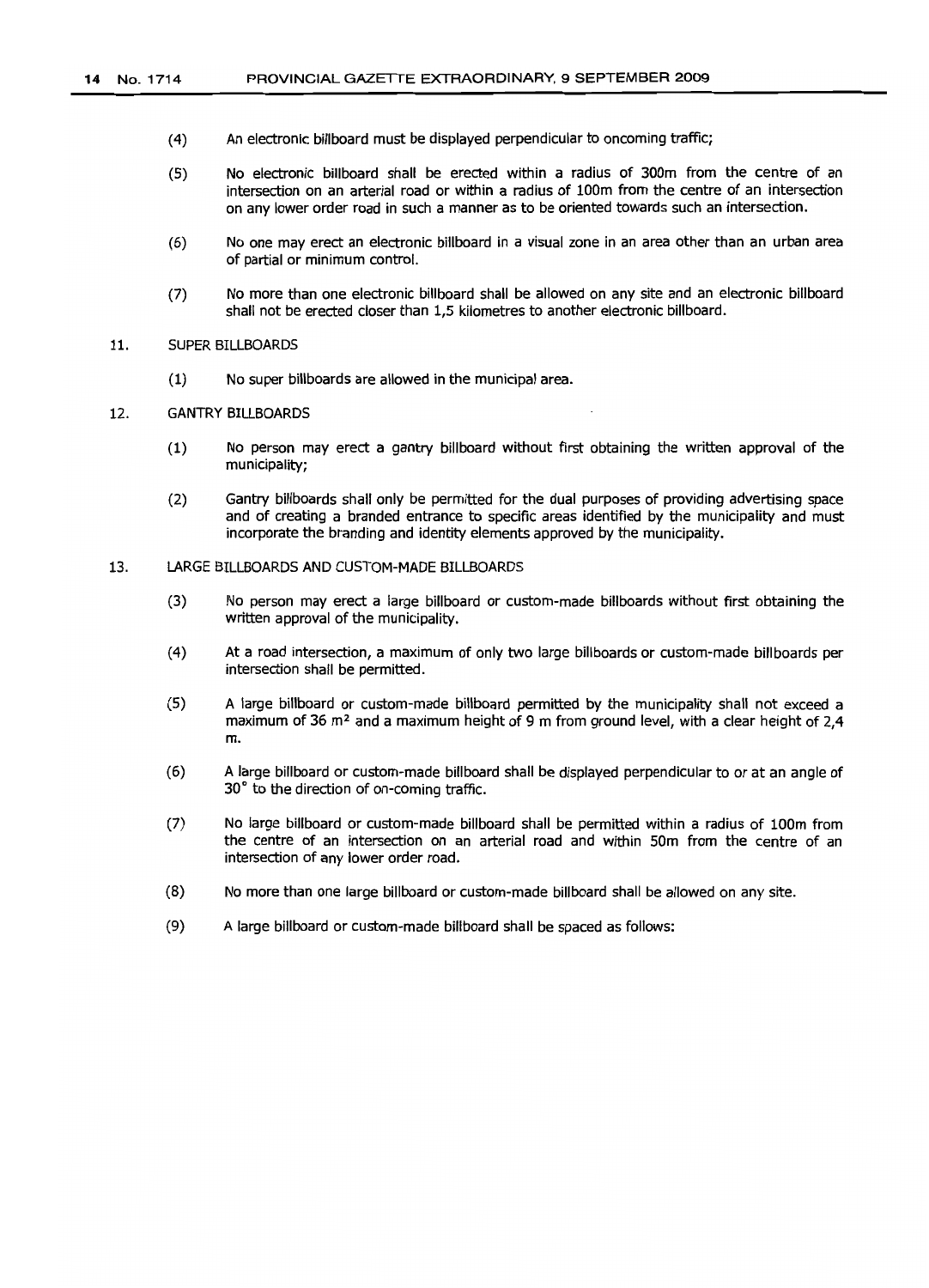| On an urban freeway or expressway or arterial<br>road where a speed limit of more than 80<br>km/hour has been imposed              | At least 250 metres apart and at least 250<br>metres from any product replica or three<br>dimensional sign when in view of each other or<br>of such product replica or three dimensional sign<br>and on the same side of the road, and at least<br>200m from any road traffic sign. |
|------------------------------------------------------------------------------------------------------------------------------------|-------------------------------------------------------------------------------------------------------------------------------------------------------------------------------------------------------------------------------------------------------------------------------------|
| On an urban freeway or expressway or arterial<br>road where a speed limit of more than 60 and up<br>to 80 km/hour has been imposed | At least 200 metres apart and at least 200<br>metres from any product replica or three<br>dimensional sign when in view of each other or<br>of such product replica or three dimensional sign<br>and on the same side of a road, and at least<br>100m from any road traffic sign.   |
| On an urban freeway or expressway or arterial<br>road where a speed limit of 60 km/hour or less<br>has been imposed                | At least 120 metres apart and at least 120<br>metres from any product replica or three<br>dimensional sign when in view of each other or<br>of such product replica or three dimensional sign<br>and on the same side of a road, and at least<br>50m from any road traffic sign.    |

#### 14. SMALL BILLBOARDS AND TOWER STRUCTURES

- (1) No person may erect a small billboard or tower structure without first obtaining the written approval of the municipality.
- (2) A small billboard or tower structure shall not exceed a maximum size of 6  $m^2$  and a maximum height of 4 m and shall have a clear height of not less than 2,4 m.
- (3) Small billboards and tower structures shall be permitted only in urban areas of minimum and partial control.
- (4) No panel of a tower structure shall exceed a maximum size of  $4.5 \text{ m}^2$  and the clear height of a tower structure shall not be less than 2,4 m with a maximum height of 5m from ground level.
- (5) Small billboards and tower structures shall primarily be aimed at users within the activity centre.
- (6) Small billboards and tower structures must harmonize aesthetically with buildings and streetscapes.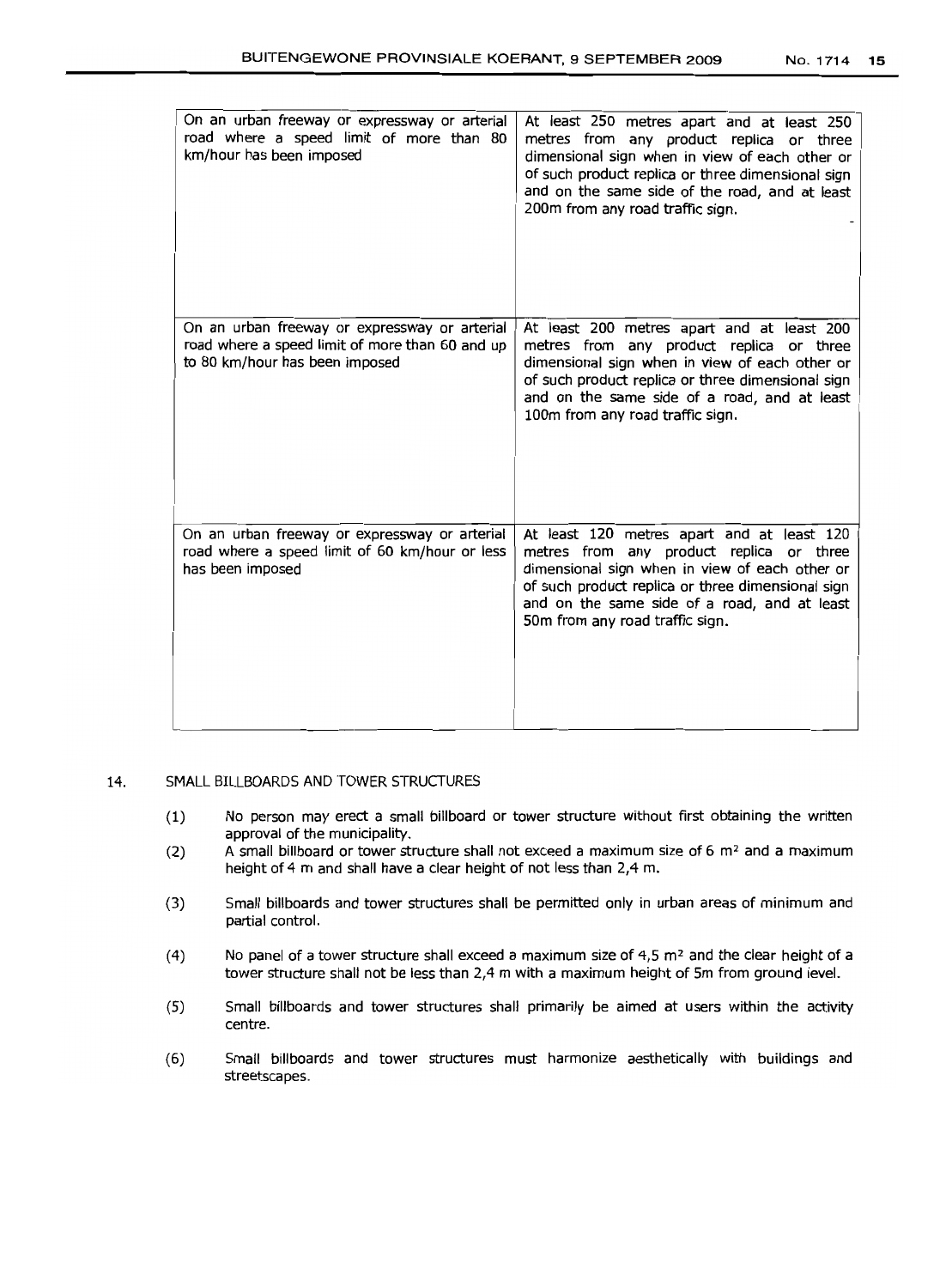#### 15. ADVERTISEMENTS ON STREET FURNITURE

Street furniture signs:

- (1) are not allowed in natural or rural areas.
- (2) shall not be placed so as to obstruct pedestrian movement.
- (3) shall require the specific consent of the municipality.
- (4) may be illuminated but not animated.
- (5) may not be displayed on a road median or road island.
- $(6)$  shall not exceed 2,2, m<sup>2</sup> in area of sign on a single.
- (7) may be used for commercial advertising.

#### 16. BANNERS

- (1) A banner may be used only for-
	- (a) Locality-bound advertising of functions or events conducted for religious, educational, social, welfare, animal welfare, sporting, civic, cultural or performing arts purposes or functions relating to municipal, provincial or parliamentary elections or referenda;
	- (b) Locality-bound advertisement displaying of the name, corporate symbol and nature of enterprises;
	- (c) Streetscaping urban areas such as pedestrian malls and gateways.
	- (d) Non locality- bound advertising of functions or events at locations specified by the municipality.
- (2) A banner is not permitted in a natural area.
- (3) Banners mentioned under  $(1)(c)$  and  $(d)$  shall not be displayed without the written approval of the municipality, subject to such conditions, as the municipality may deem expedient.
- (4) Every person to whom permission has been granted in terms of subsection (1)(d) for the display of an advertisement on a banner shall ensure that the following requirements are complied with:
	- a) Banners may be permitted at intersections in urban areas as defined in terms of municipal policy;
	- b) Not more than four (4) banners per identified road intersection shall be displayed in respect of one function or event and for the purpose of this subsection an "intersection" means all four corners of the intersection excluding the median;
	- c) Not more than one banner per corner of the intersection shall be displayed;
	- d) Every banner shall be attached to or suspended between poles to be provided by the applicant;
	- e) Every banner shall be so attached so as not to interfere with or constitute a danger to passing vehicular or pedestrian traffic; and
	- f) No banner shall be displayed for more than two weeks before the date of the function or event advertised, nor shall any such advertisement be permitted to remain in position for more than one day after the conclusion of such function or event;
	- g) No banner shall exceed a maximum size of 6m<sup>2</sup> and a maximum height of 2m.
	- h) A banner must bear an official stamp or sticker from the municipality, which displays the expiry date prominently, and may not be displayed without such a stamp or sticker.
	- i) The advertising of commercial products, services or events by means of a banner is prohibited.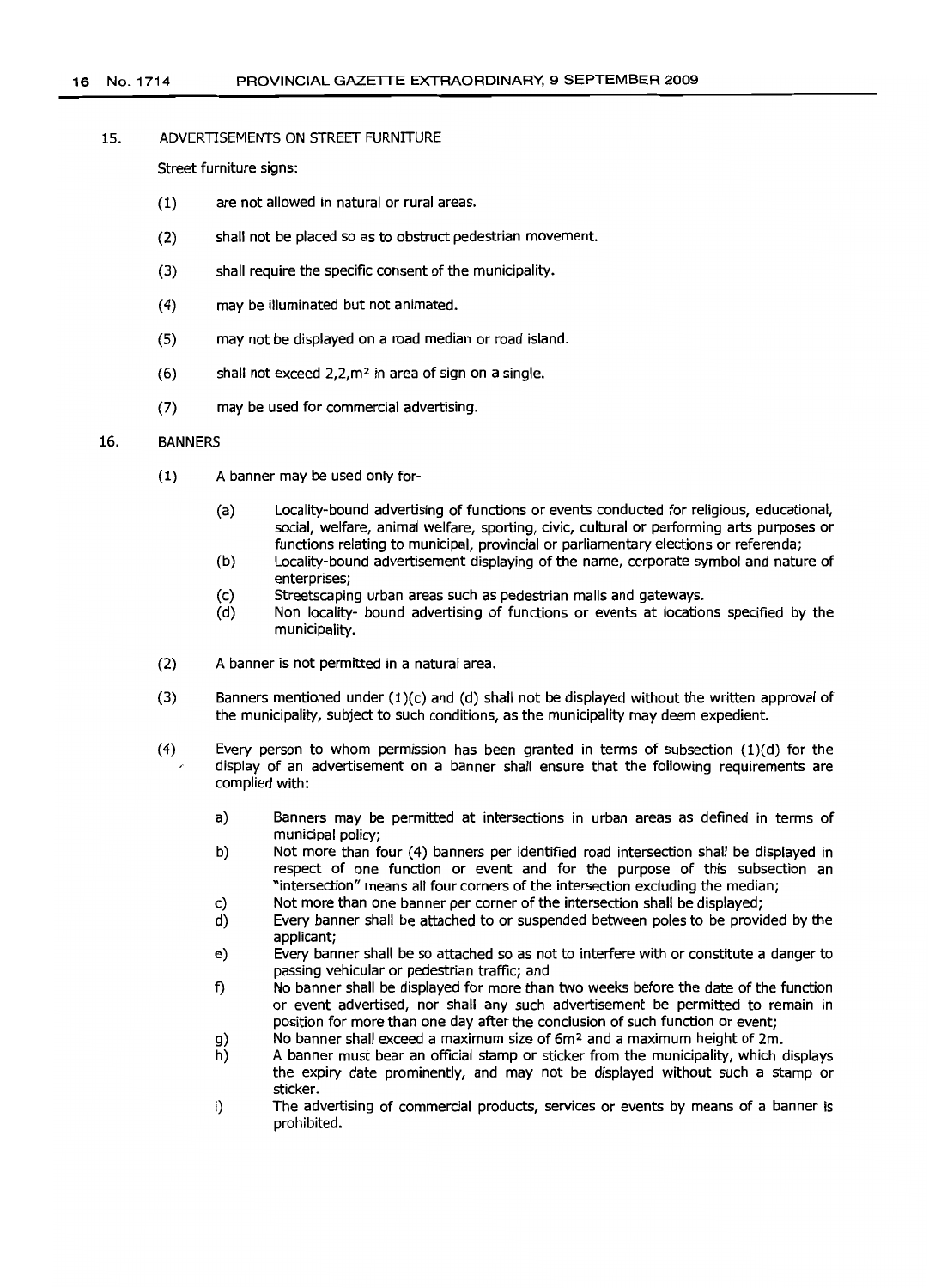- j) A banner for the advertising of live entertainment, or performing arts functions, or events is permitted subject to specific consent of the municipality and provided that the wording and / or logo used to advertise the venue of such function or event shall be less conspicuous than the name of the live entertainer or performance artist and may not exceed 20% of the banner.
- (5) The municipality may enter into a concession agreement with a private institution in respect of the control of banners mentioned under  $(1)(c)$  and  $(d)$ , subject to the provisions of these bylaws;

## 17. FLAGS

- (1) A flag may be used only for-
	- (a) locality-bound advertising of functions or events conducted for religious, educational, social, welfare, sporting, civic, cultural or performing arts purposes, or functions, or events relating to municipal, provincial or parliamentary elections or referenda;
	- (b) locality-bound advertisements displaying of the name, corporate symbol and nature of enterprises;
	- (c) street scaping urban areas such as pedestrian malls and gateways;
	- (d) non-locality bound advertisements, or campaigns, or events at locations specified by the municipality;
- $(2)$  Flags mentioned in  $(1)(a)$ ,  $(c)$  and  $(d)$  above shall not be displayed without the written approval of the municipality;
- (3) A flag is not permitted in a natural area;
- (4) The lowest point of a flags displayed in terms of  $(1)(d)$  may not be lower than two-thirds of the vertical length of the pole;
- (5) A flag may not be attached in such a manner as to interfere with or constitutes a danger to passing pedestrians or traffic;
- (6) A maximum of only ten (10) flags shall be permitted per shopping centre;
- (7) The municipality may enter into a concession agreement with a private institution in respect of the control of flags mentioned under  $(1)(c)$  and  $(d)$ , subject to the provisions of these by-laws;

#### 18. SUBURBAN ADVERTISING SIGNS

- (1) No suburban advertising sign shall be displayed without the written approval of the municipality, subject to such conditions, as the municipality may deem expedient.
- (2) A suburban advertising sign must be rectangular, and must be not more than 0,4 metres in height and not wider than the suburb name sign. It must be less conspicuous than the suburb name sign.
- (3) A suburban advertising sign may not bear colours that may cause confusion with road traffic signs and may not be illuminated or animated.
- (4) Suburban advertising signs must comply with the requirements of the suburb name GL2 sign as prescribed in the National Road Traffic Act.

## 19. ESTATE AGENTS' BOARDS

(1) An estate aqents' board may not contain information other than the words "for sale", "to let" or "sold", "sole mandate" and the name, logo, and telephone number of the selling or letting agent. This excludes Marloth Park where boards must be brown in colour and may only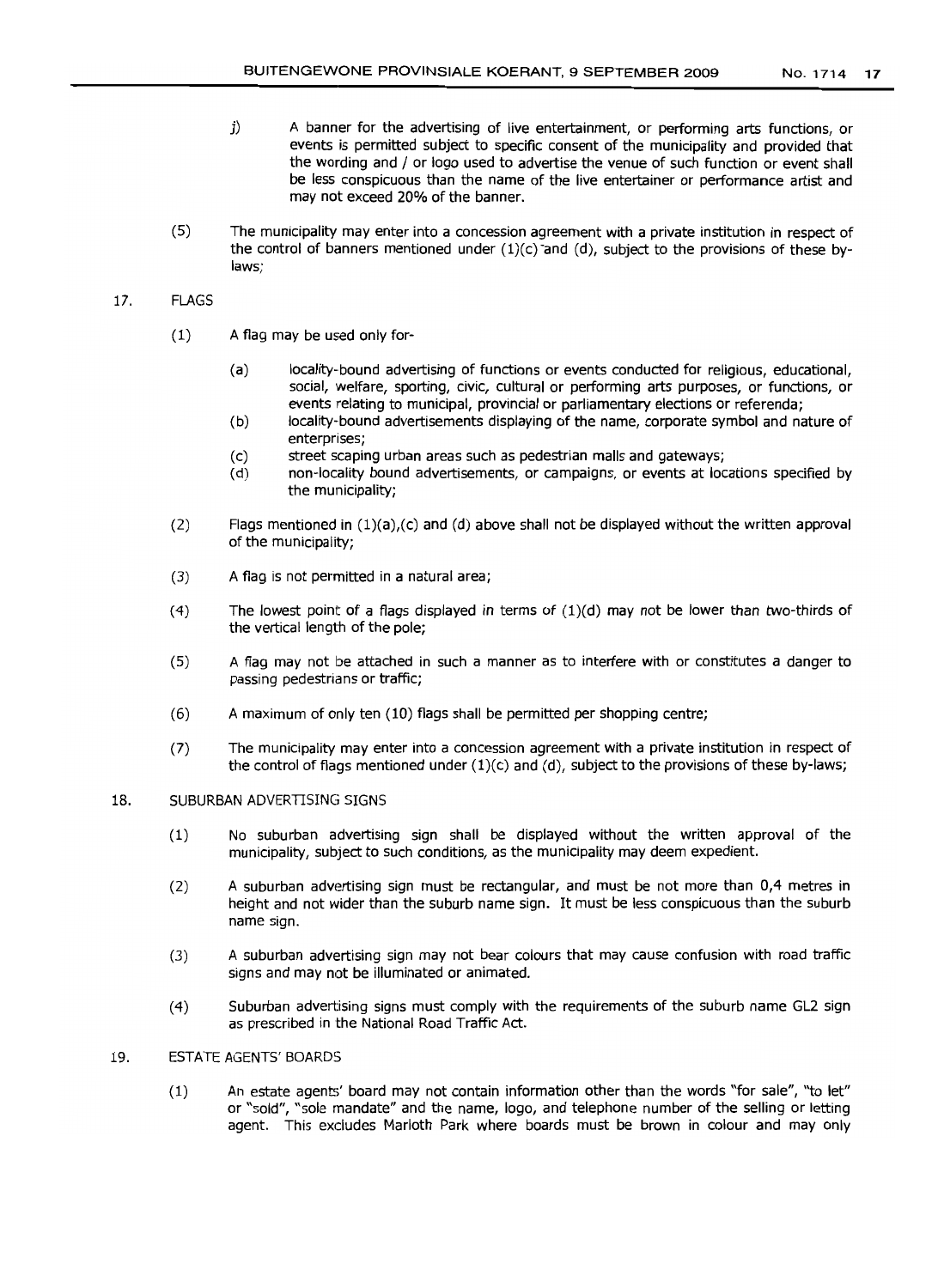contain the words" for sale" and the name and telephone number of the selling agent. No logo's or company names may be contained.

- (2) An estate agents' board is permissible in any area, excluding Marloth Park, where conditions for natural areas will apply, but not more than one such board per estate agent may be erected on any erf and not more than three agents may display their boards simultaneously on the same erf.
- (3) An estate agents' board may only be a single board or two duplicate boards joined together.
- (4) The maximum size of an estate agents' board shall be-

| Natural and rural areas                      | 1,0m <sup>2</sup>  |
|----------------------------------------------|--------------------|
| Urban Areas of maximum or partial<br>control | 0,55m <sup>2</sup> |
| Urban Areas of minimum control               | 2,8m <sup>2</sup>  |

- (5) An estate agents' board must be attached to the boundary fence of the property concerned or displayed within the boundaries of premises.
- (6) An estate agents' board must be removed not later than 30 days after conclusion of a contract of sale or lease of the property in question.
- (7) No illumination or animation of estate agents' board is allowed.
- 20. TEMPORARY DIRECTION INDICATORS FOR SHOW HOUSES
	- (1) Only an estate agent, who is a registered member of the recognised Estate Agent's Board or institute, may display direction indicators for show houses;
	- (2) Direction boards indicating the position of a property (known as "trail blazer boards"), shall be permitted subject to the following:
		- (i) Direction signs to show houses may be displayed over weekends only from Friday 10hOO until Monday morning 10hOO and in the case of public holidays from 6hOO to 18hOO on the public holiday;
		- (ii) Each face of a sign shall not be larger than 600mm x 600mm;
		- (iii) The selling or letting agent shall not display more than 15 signs per show house or property, irrespective of the number of routes to the show house or property. of which such signs may be double-sided;
		- (iv) No signs shall be displayed on the N4 National Road or in Marloth Park;
		- (v) Direction signs shall:
			- a) not be displayed on the middle island of all roads;
			- b) be displayed within a maximum distance of 20 metres from an intersection;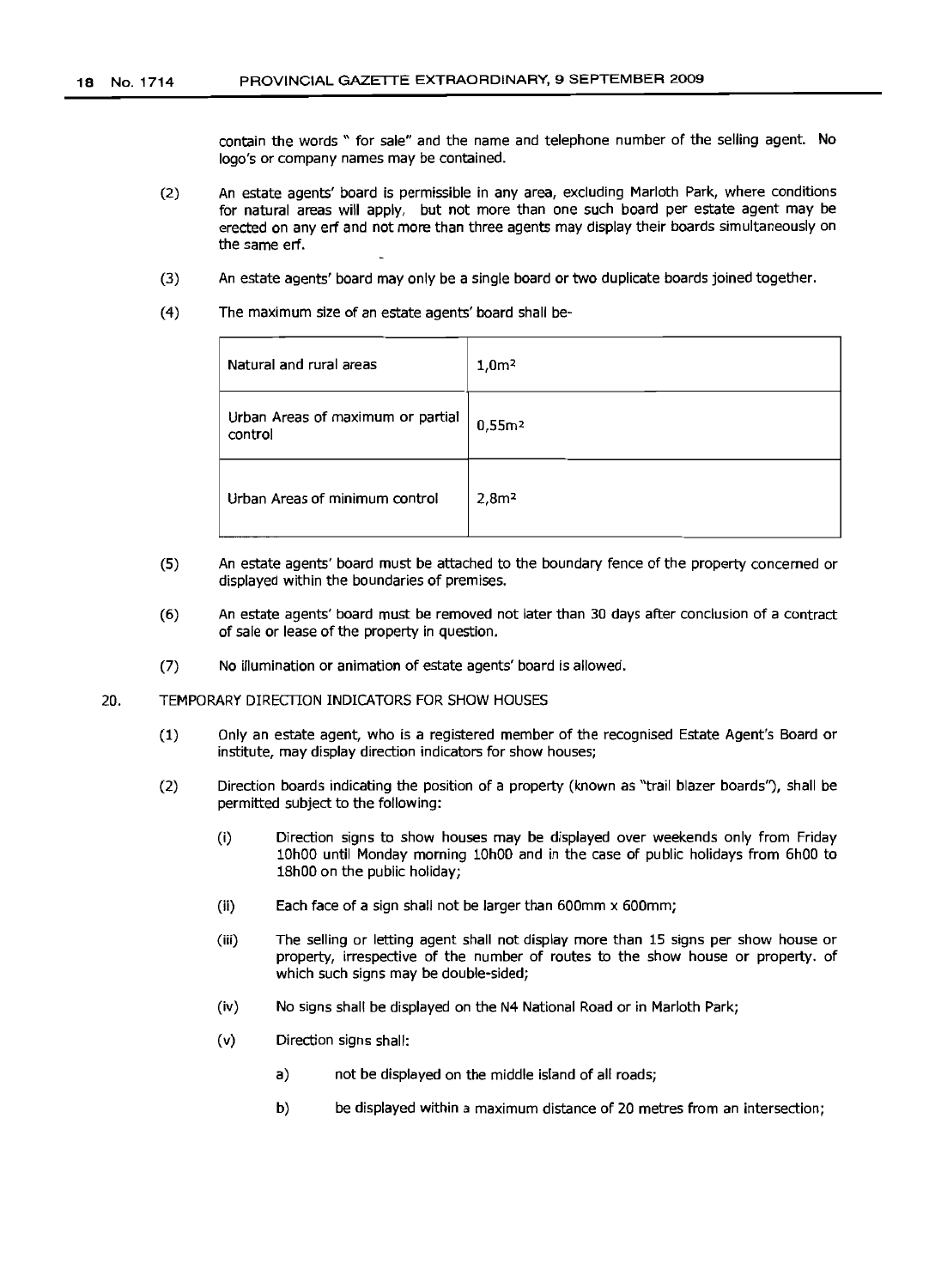- c) be displayed at a minimum distance of Sm from such intersection, 2m from edge of kerb, with a maximum height of one metre; provided that only one indicator (per direction) per estate agent shall be permitted;
- (vi) Signs shall use only an arrow to indicate the direction of the show premises;
- (vii) Only the estate agent's name and the words "show house/ skouhuis" shall appear on the signs;
- (viii) The selling or letting agent shall register with the municipality or the appointed agent of the municipality before being allowed to erect signs in the municipal area;
- $(ix)$ A registration fee as determined from time to time by the municipality is payable annually;
- (x) The selling or letting agent who disregards any of the restrictions forfeits the registration deposit and the agent, his / her principal and / or agency will be considered unregistered;
- (xi) No signs shall be placed on traffic circles, traffic medians, traffic islands, traffic lights, road traffic signs, power masts, trees, pillars, fencing, electrical substations, bridges or any similar structures;
- (3) The municipality may, without prior notice to anybody, remove any temporary advertisement in respect of the sale or letting of movable property, which is erected in contravention of these bylaws, and the person who displayed the advertisement or permitted or allowed it to be displayed, will be responsible for the costs of removal.
- (4) The municipality may withdraw / cancel a registered agent's right to display direction boards if, in the opinion of the municipality, the registered agent fails to comply with the provision of these bylaws.

#### 21. ADVERTISEMENTS FOR SALE OF GOODS OR LIVESTOCK

- (1) Only one advertisement for sale of goods or livestock per sale shall be allowed.
- (2) The size of such an advertisement may not exceed two square metres in a natural or rural area or an urban area of maximum or partial control, and 2,8 square metres in an urban area of minimum control, and no part of the advertisement shall be higher than three metres above the ground.
- (3) Such an advertisement may be displayed only on the premises or property where the advertised sale is to take place, or be attached to the boundary fence of such a property or premises.
- (4) No illumination or animation of such an advertisement shall be allowed.
- (5) Such an advertisement may be erected no earlier than one day before the sale in question and must be removed not later than one day after such sale, and advertisements of a permanent nature are not allowed.

## 22. AUCTION POSTERS

- (1) Auction posters shall not be larger than 900 mm x 600 mm.
- (2) Auction posters require specific consent of the municipality.
- (3) Auction posters shall only be displayed for 7 days prior to and including the date of the auction.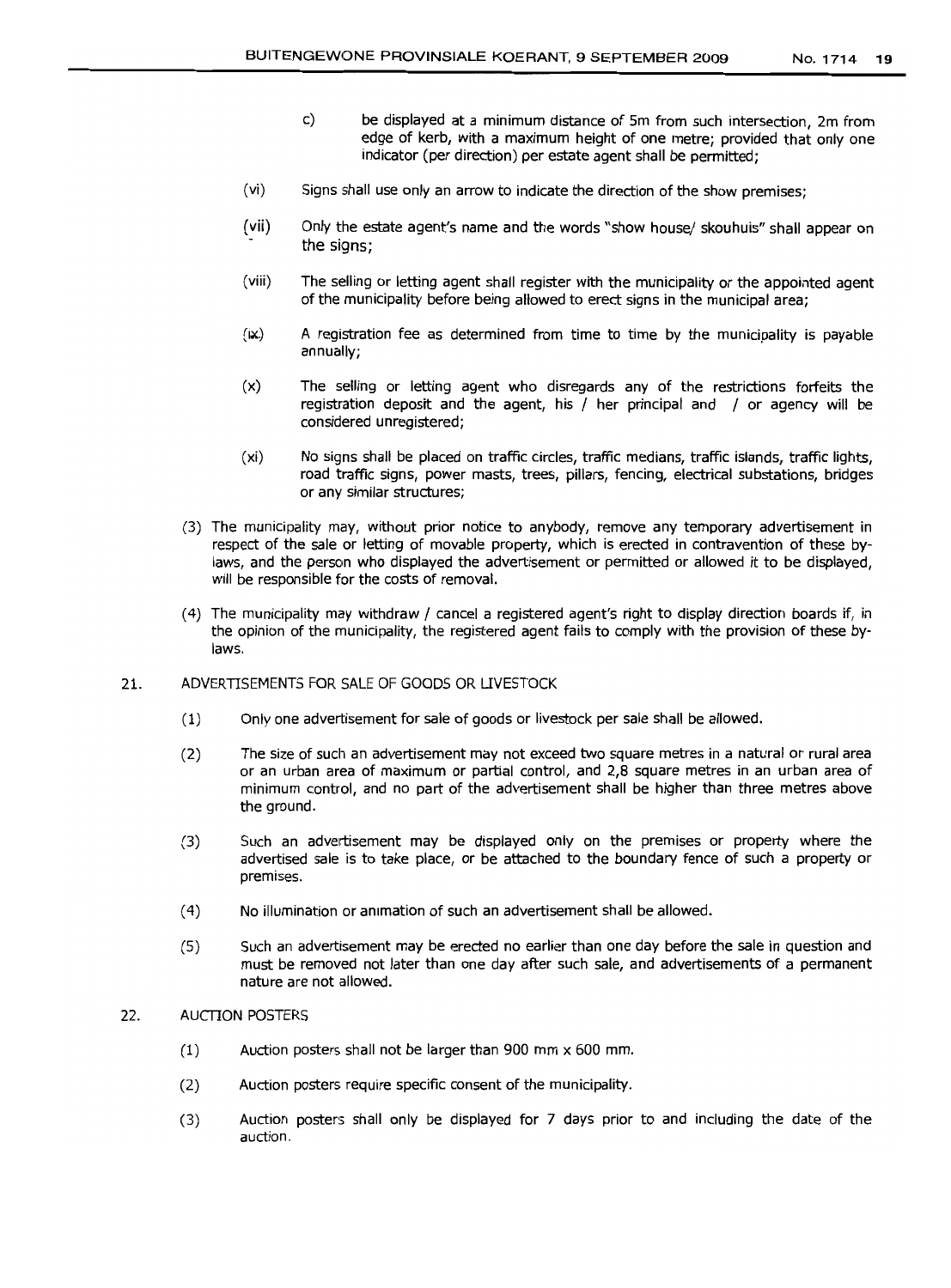- (4) Only one auction poster per street block is allowed, with a maximum of six signs per auction per urban area.
- (5) No auction poster shall be displayed on a road intersection but shall be placed at least 50m from the intersection.
- (6) Auction posters shall not be erected on tarred or paved surfaces.
- (7) Auction posters shall not be higher than 1 m and shall not cause an obstruction or pose a danger to pedestrian- or other traffic.
- (8) Auction posters shall use an arrow to indicate the direction of the auction.
- (9) The auctioneer's name, the word "auction" and details of the auction must appear on the signs.
- (10) A copy of the relevant court order with the case number must accompany the application for consent.
- (11) The case number must be clearly displayed in characters of not less than 50 mm in height at the bottom of the signs.
- (12) All information on the poster shall have a minimum letter size of 50 mm (including the lower case letter size).
- (13) No signs shall be placed on traffic circles, traffic medians, traffic islands, traffic lights, road traffic signs, power masts, trees, pillars, fencing, electrical substations, bridges or any similar structures. No signs may be placed in Marloth Park.

#### 23. POSTERS

- (1) A poster may be displayed only in an urban area of partial or minimum control;
- (2) No person may erect a poster without first obtaining the written approval of the municipality;
- (3) A poster may only be displayed on a structure which is provided for the express purpose of pasting or affixing the poster or notice, and may not be attached or affixed to a road traffic sign or a signal, wall, column or post of a veranda or balcony, electricity box, tree or bridge.
- (4) A poster may not be illuminated or animated.
- (5) Only one poster may be displayed per post or standard, except that in the case of election or referendum, not more than three posters per post or standard shall be allowed.
- (6) The name of the institution, body or organisation, the date of the function or event and the venue thereof must appear on each poster.
- (7) A poster may not exceed a size of 600mm x 1m in area.
- (8) Anyone displaying a poster advertisement must pay a deposit to the municipality. Should the advertiser not conform to the above, the deposit would be used to enable the municipality to remove the advertisement. If the owner concerned removes the advertisements as prescribed, deposits would be refunded.
- (9) A poster, except for an election or referendum poster, must bear an official stamp or sticker from the municipality which displays the expiry date prominently, and may not be displayed without such a stamp or sticker.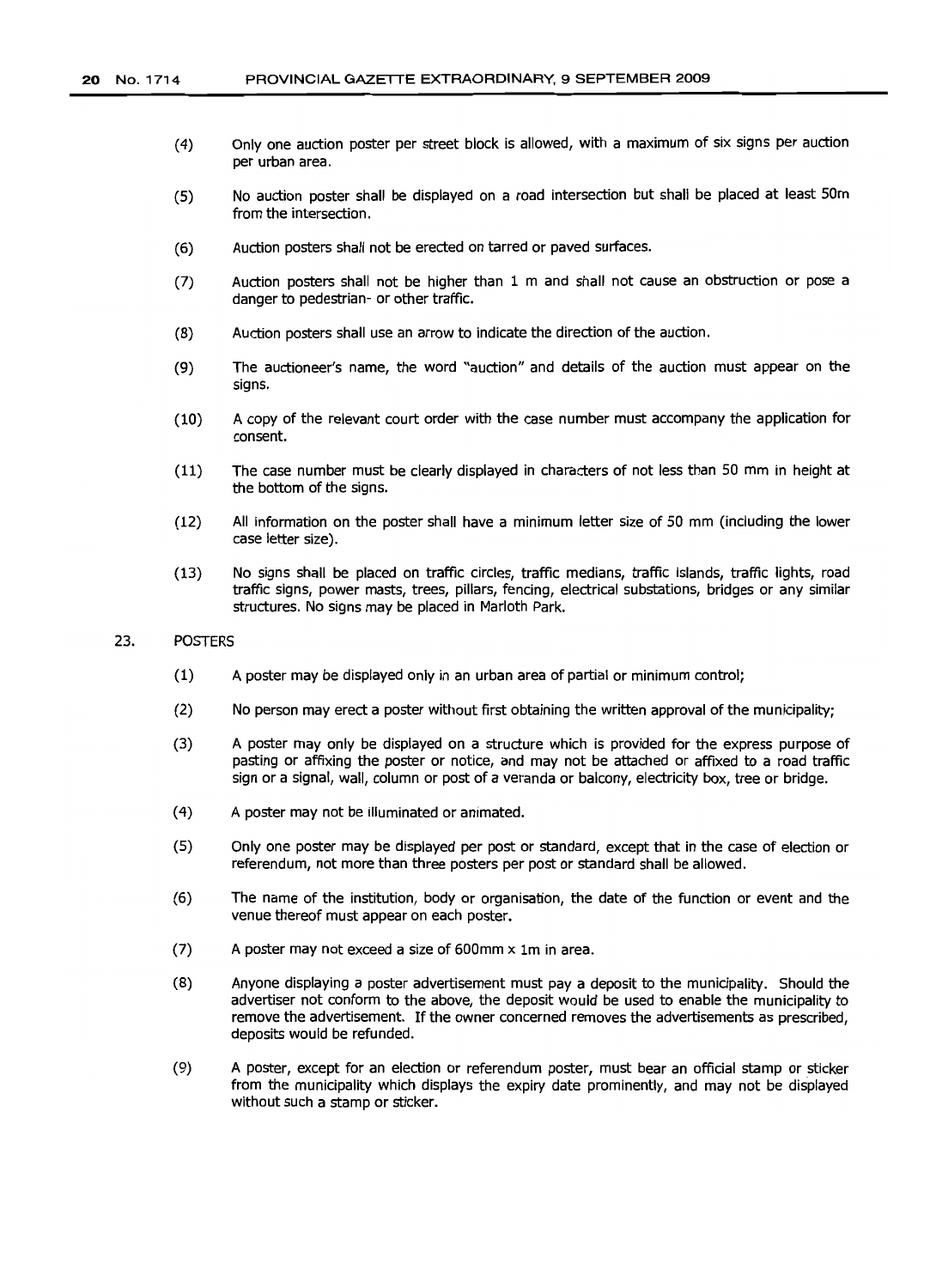- (10) A parliamentary, provincial or municipal election or referendum poster, may not be erected before the date on which the notice or proclamation in the *Govemment Gazette* or provincial gazette announcing the election or referendum is published and must be removed not later than 7 days after the date of the election or referendum.
- (11) A poster, except for an election or referendum poster, may not be erected more than 14 days before the relevant event and must be removed not later than three days thereafter.
- (12) Posters may not be displayed on the road reserve or road reserve boundaries of freeways, national roads or provincial roads.
- (13) The advertising of commercial products, services or events by means of a poster is prohibited.
- (14) The advertising of live entertainment or performing arts functions or events is permitted subject to specific consent of the municipality and provided that the wording and or logo use to advertise the venue of such function or event shall be less conspicuous than the name of the live entertainer or performing artist and may not exceed 20 % of the poster.

## 24. PROJECT BOARDS

- (1) A project board must be approved by the relevant developer or employer, and may display only:
	- (a) a description of the building or structure being erected or other work or activity being carried out;
	- (b) the names and the company symbols or logos of the contractors or consultants;
	- (c) the branches of their industry or profession;
	- (d) a description of the development being carried out;
- (2) Only one combined project board listing contractors and consultants shall be allowed per street front of a site.
- (3) A project board shall not exceed 1,5 square metres in area of advertisement per consultant or contractor, and may not exceed a total area of 9 square metres.
- (4) A project board may be erected on a road reserve, only if there is insufficient space on the development site, but a board concerning road construction may be positioned in any road reserve.
- (5) A project board may not be illuminated or animated.
- (6) A project board may be displayed only while the relevant works are actually taking place on the site and until such time that an occupation certificate has been issued.

#### 25. DEVELOPMENT ADVERTISING SIGNS

- (1) No person may erect a development advertising sign board without first obtaining the written approval of the municipality.
- (2) A development advertising sign board must be approved by the relevant developer or employer, and may display only;-
	- (a) a description of the building or structure being erected or other work or activity being carried out;
	- (b) a description of the development being carried out;
	- (c) where relevant, details of the name, address and telephone number of the developer or the agent of the developer;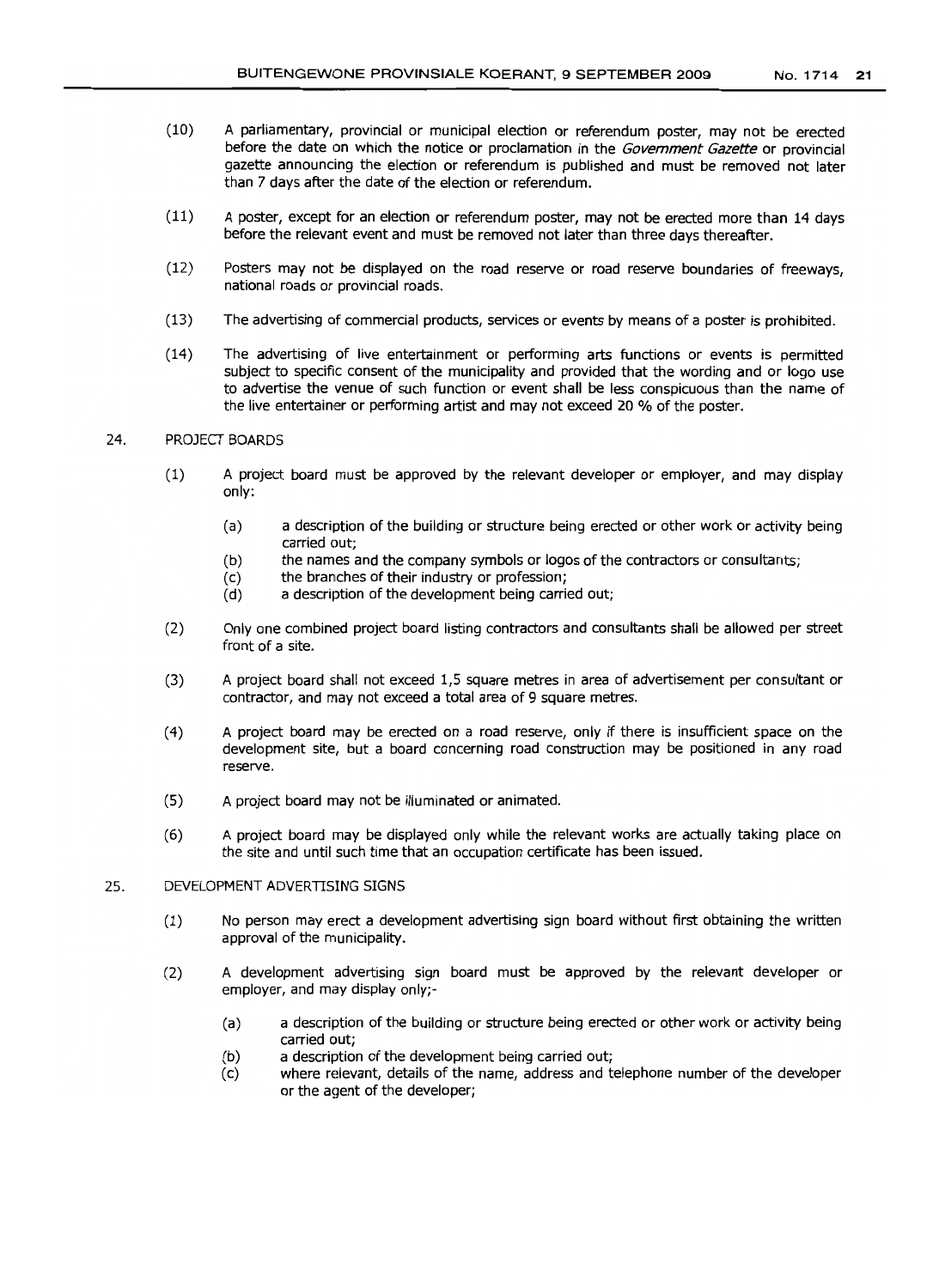- (3) Only one advertising sign describing the type of development shall be allowed. No person may erect such an advertising sign without first obtaining the written approval of the municipality.
- (4) An advertising sign describing a type of development may not exceed three metres in height. It may not exceed 6.0 square metres in area of advertisement in an area of maximum control and 12 square metres in any other area.
- (5) Development advertising signs may be illuminated but not animated.
- (6) A development advertising sign may only be displayed for a maximum period of one year after the date of approval of such development, after written approval of the municipality has been obtained.
- 26. CONSTRUCTION SITE ADVERTISING SIGNS
	- (1) A construction site advertising sign is permitted in all areas of control.
	- (2) No person may erect or display a construction site advertising sign without first obtaining the written approval of the municipality, unless the advertising sign does not exceed 6,0 square metres in size.
	- (3) Construction site advertising signs may be erected only for the duration of the relevant construction works.
	- (4) Construction site advertising signs may not exceed a vertical dimension of 3,0 metres and a total area of advertisement of 18 square metres.
	- (5) Construction site advertising signs may be illuminated but not animated.

## 27. STREET NAME ADVERTISING SIGNS

- (1) A street name advertising sign shall be permitted only in an urban area on a road other than a freeway.
- (2) A street name advertising sign, which omits the street name shall not be permitted.
- (3) No one may erect a street name advertising sign without first obtaining the written approval of the municipality.
- (4) Where illuminated, the illuminated portion of the advertisement must be above the level of standard pole-mounted traffic lights and may not extend over the road surface.
- (5) A street name advertising sign may be erected only at an intersection and may be erected on a road reserve or road median.
- (6) Only four street name advertising signs will be permitted per intersection.
- (7) The street name advertising sign shall comply with the requirements for the street name GLl sign as prescribed in the National Road Traffic Act.

#### 28. SECURITY ADVERTISEMENTS

- (1) A security advertisement must refer only to the existence and operation of a commercial security service, burglar alarm system, neighbourhood watch, farm watch or similar system or scheme and may only be displayed on the premises where such security service is rendered.
- (2) A security advertisement may not exceed 0,35 square metres in area of advertisement, except a farm advertisement, which may not exceed 1,5 square metres in area of advertisement. All such advertisements may not exceed a height of three metres above ground level.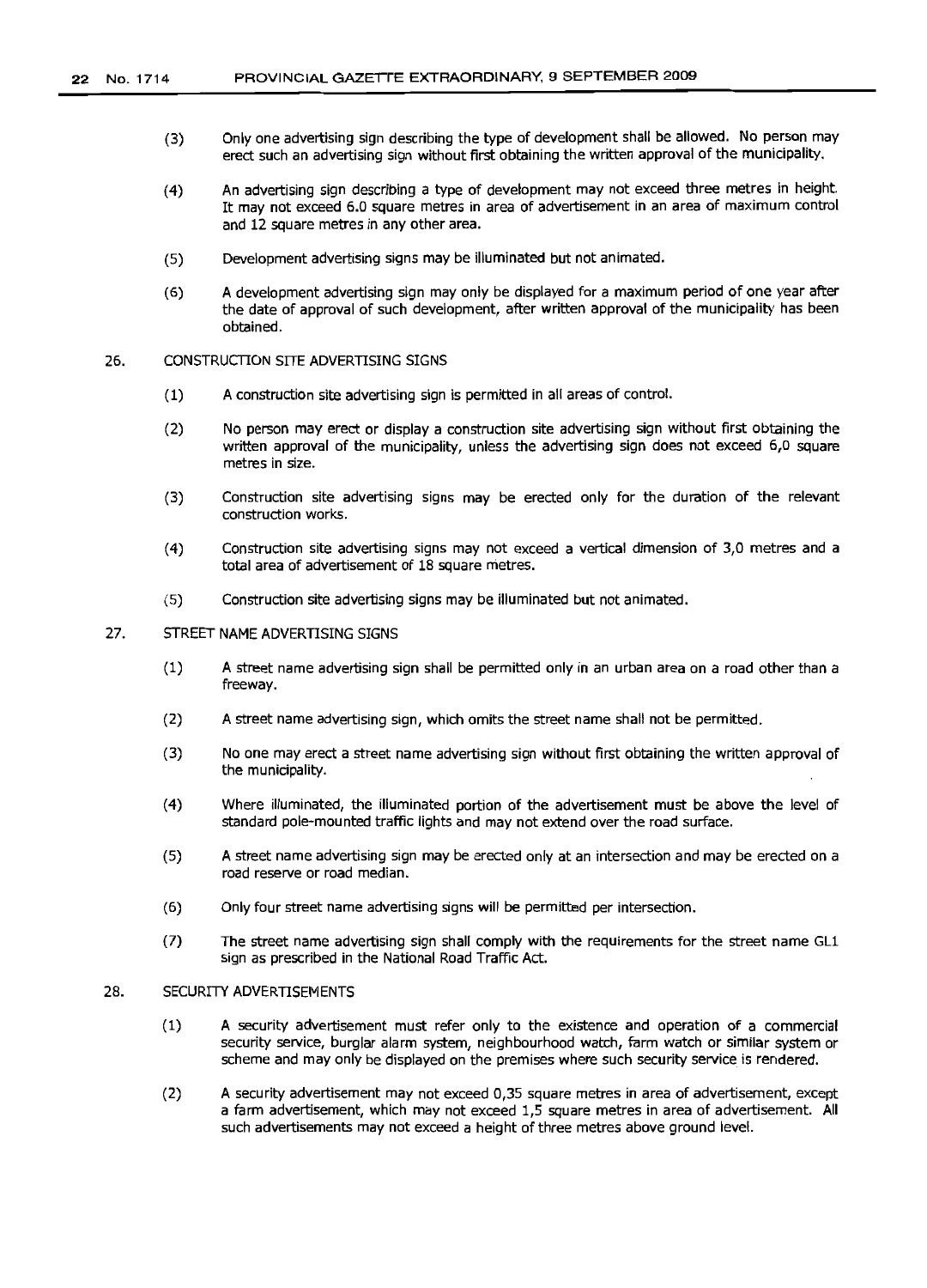- (3) In an urban area, only one security advertisement per street boundary of the premises on which such security service is rendered may be erected and must be firmly affixed to the building, boundary wall, fence or gate on the street frontage or within the boundaries of the erf. Security advertisements may not be affixed to trees.
- (4) A security advertisement on a farm may be displayed at the intersection of a national road or provincial road with a private access road or at the entrance property. Only one advertisement per farm or holding shall be allowed. The advertisement may be erected within a road reserve other than a freeway, but not on a road-island or median.
- (5) A security advertisement may not be illuminated or animated.
- 29. PRODUCT REPUCAS AND THREE- DIMENSIONALADVERTISING SIGNS
	- (1) A product replica or three-dimensional advertising sign shall be permitted in a shopping centre or other commercial area or in an entertainment or industrial area situated in an area of partial or minimum control.
	- (2) The highest point of a free-standing product replica or three-dimensional advertising sign above ground level shall not exceed 4 metres in an urban area of partial control and 7,5 metres in an urban area of minimum control.
	- (3) A product replica or three-dimensional advertising sign may only be displayed within the boundaries of the site, and may only be displayed at the premises where the business is conducted.
- 30. SKY SIGNS
	- (1) No person shall erect or display a sky sign or cause or allow a sky sign to be erected or displayed in the municipal area.
- 31. ROOF SIGNS
	- (1) No one may erect a roof sign without first obtaining the written approval of the municipality.
	- (2) A roof sign shall be permitted in areas of partial and minimum control.
	- (3) Only locality-bound roof signs shall be permitted.
	- (4) The bottom of the roof sign shall not be more than 120 mm above the closest portion of the roof beneath it.
	- (5) The main axis of a roof sign shall be horizontal.

(6) A roof sign shall not exceed the areas set out below:

| Height of sign above the ground | Maximum area of sign |
|---------------------------------|----------------------|
| < 6m                            | 2m <sup>2</sup>      |
| 6m < 9m                         | 4m <sup>2</sup>      |
| 9m < 12m                        | 8m <sup>2</sup>      |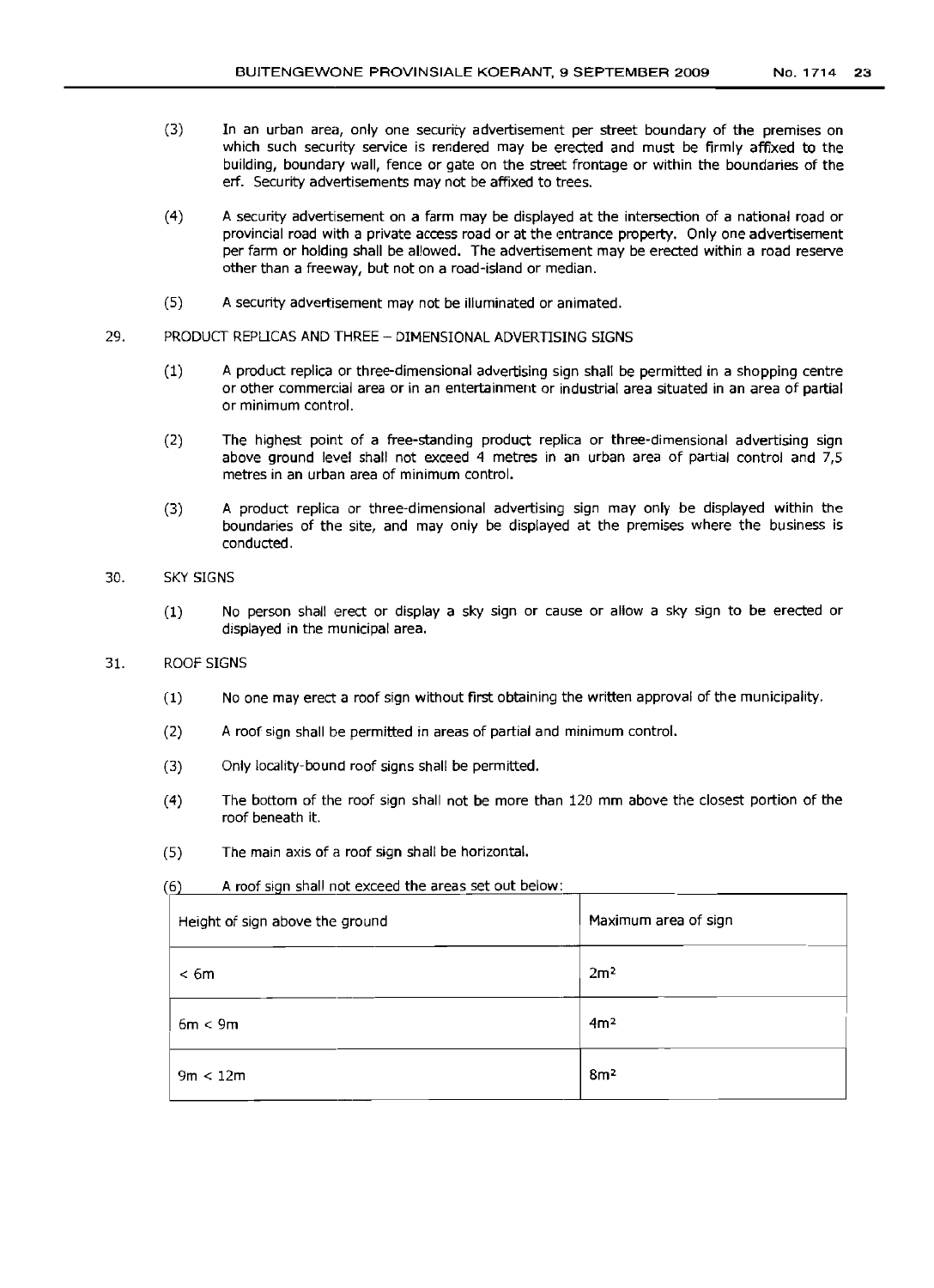| 12m < 18m | 12m <sup>2</sup> |
|-----------|------------------|
| $18m+$    | 18m <sup>2</sup> |

- (7) A roof sign shall not exceed 300 mm in thickness.
- (8) Roof signs shall, if required by the municipality be placed so as not to form part of the skyline of buildings.
- (9) A roof sign shall not extend beyond the roof of the building in any direction.

## 32. FLAT SIGNS

- (1) Flat signs shall only be allowed in urban areas of minimum, partial and maximum control and at centres of economic activity in rural and natural area of maximum control, but shall be limited to buildings utilised for commercial, industrial, or entertainment purposes and larger accommodation facilities.
- (2) Only locality bound flat signs shall be allowed.
- (3) An environmental impact assessment regarding the visual, social and traffic safety aspects shall be required for any flat sign in excess of 36m<sup>2</sup>.

## 33. PROJECT1NG SIGNS

- (1) Projecting signs shall only be allowed in urban areas of minimum, partial and maximum control and at centres of economic activity in rural and natural area of maximum control, but shall be limited to buildings utilised for commercial, industrial, or entertainment purposes and larger accommodation facilities.
- (2) Only locality bound projecting signs shall be allowed in the municipal area.
- (3) A projecting sign shall not be fixed at a clear height of less than 2,4m not exceed 300m in thickness.
- (4) Only one projecting sign shall be allowed per enterprise facade.

## 34. BALCONY OR UNDERAWNING ADVERTISING SIGNS

- (1) A balcony or under awning advertising sign may be erected only on premises used for commercial, office, industrial or entertainment purposes.
- (2) In the case of an advertisement contemplated in paragraph (a), (b) or (c) of the definition of "balcony or under awning advertising sign" -
	- (a) no advertising sign may project at any point more than 100 millimetres from the surface to which it is affixed;
	- (b) no advertising sign may exceed a vertical dimension of 750mm and a horizontal dimension of 2400mm;
	- (c) no advertising sign may extend above or below or beyond any extremity of a parapet wall, balustrade, railing, beam or fascia;
- (3) in the case of an advertising sign contemplated in paragraph (d) of the definition of "balcony or under awning advertising sign"-
	- (a) the advertising sign must be painted on or affixed flat onto the supporting column, pillar or post;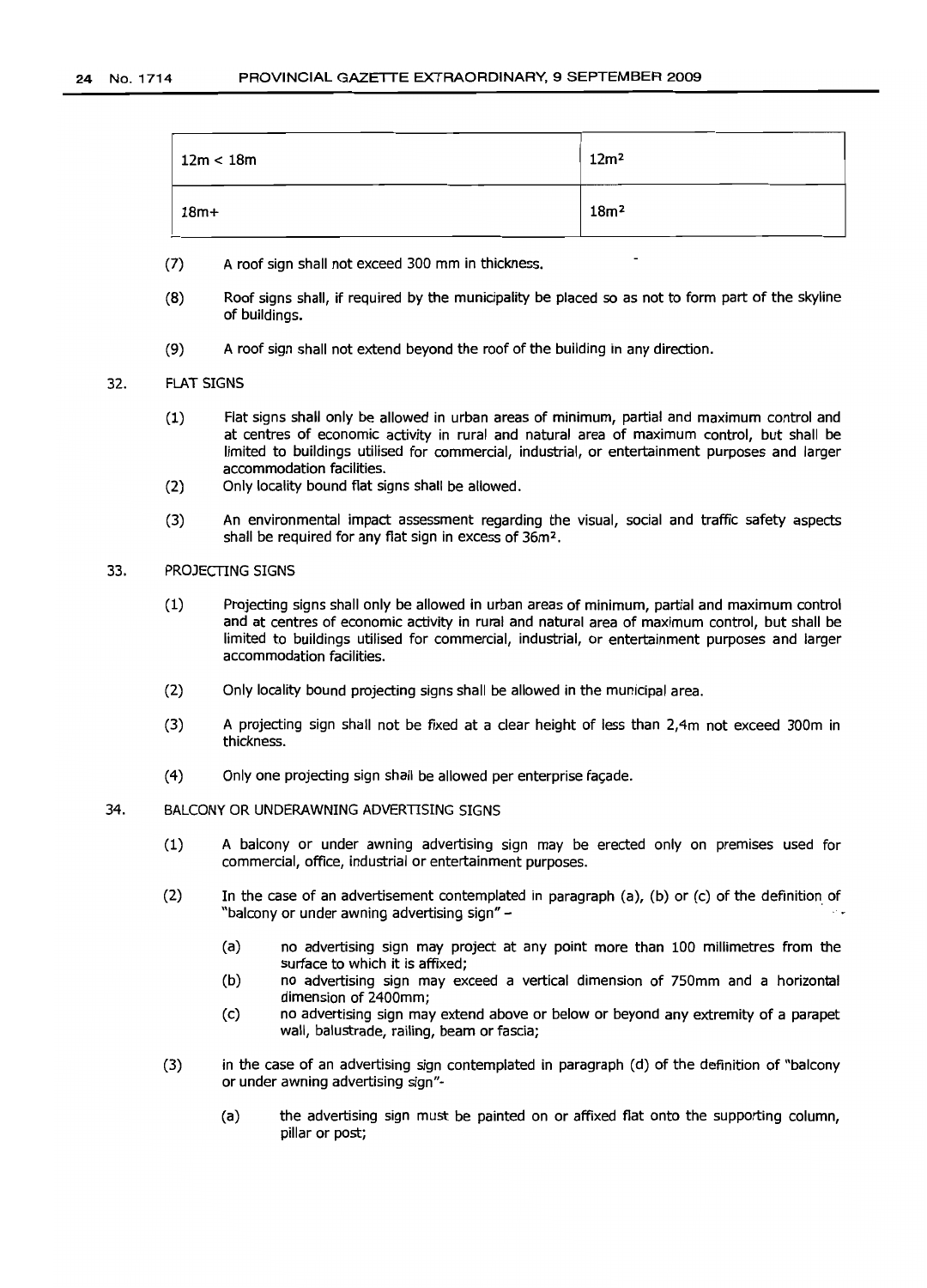- (b) no advertising sign may extend beyond any extremity of the column, pillar or post;
- (c) an advertising sign affixed flat onto a non-rectangular supporting structure must be curved to fit the form of such a structure;
- (d) only one advertising sign per column, pillar or post is allowed;
- (4) A balcony or under awning advertising sign may be suspended above a sidewalk or road reserve and no part of such advertising sign shall be less than 2,4m above the surface of the sidewalk or ground level immediately below it.
- (5) No illuminated advertising sign or advertisement designed to reflect light may be attached to or displayed on a splayed or rounded corner of a balcony at a street intersection, unless the bottom of the advertising sign is at least six metres above the street immediately below it.

#### 35. SIGNS PAINTED ON BUILDINGS, BOUNDARY WALLS AND ROOFS

- (1) Signs painted on buildings, boundary walls and roofs shall be permitted only in urban areas of partial and minimum control.
- (2) Signs painted on the facade of a building shall not cover more than 20% of such facade of the building, boundary wall or roof of the enterprise to which such sign pertains.
- (3) Not more than one sign per enterprise shall be allowed while no more than one locality-bound sign per building, boundary wall or roof shall be allowed.
- (4) Signs painted on the facade of a building shall be allowed only at a position below the lower edge of any visible second-floor window.

#### 36. WINDOW SIGNS

- (1) Window signs are permitted in all urban areas of control and at centres of economic activity in natural and rural areas of maximum control.
- 37. FORECOURT ADVERTISING SIGNS
	- (1) A forecourt advertising sign may be displayed only in an urban area. In any other area, it may only be displayed in a centre of economic activity;
	- (2) A forecourt advertising sign may not be displayed in a road reserve and may not interfere with pedestrian circulation.
	- (3) A forecourt advertising sign may not be animated.

#### 38. RESIDENTIAL OR COMMUNITY ADVERTISING SIGNS

- (1) A residential or community advertising sign may be affixed flat or painted on a gate or wall, or on a pole mounted advertising sign or an advertisement with supporting structures forming a visual structure around the sign panel.
- displayed, each on a different frontage: (2) In the case of an advertising sign showing the name and nature of an enterprise or place of residence or the name of a proprietor or practitioner, one advertising sign per premises is allowed, that may not exceed the following sizes: provided that where there is more than one entrance to the same premises on different road frontages, two advertising signs may be

| <b>Consent use</b>       | Permissable size                     |
|--------------------------|--------------------------------------|
| Guest house              | $1.5 \text{ m} \times 1.5 \text{ m}$ |
| Home business            | 420 mm x 300 mm                      |
| Day mothers / play group | 420 mm $\times$ 300 mm               |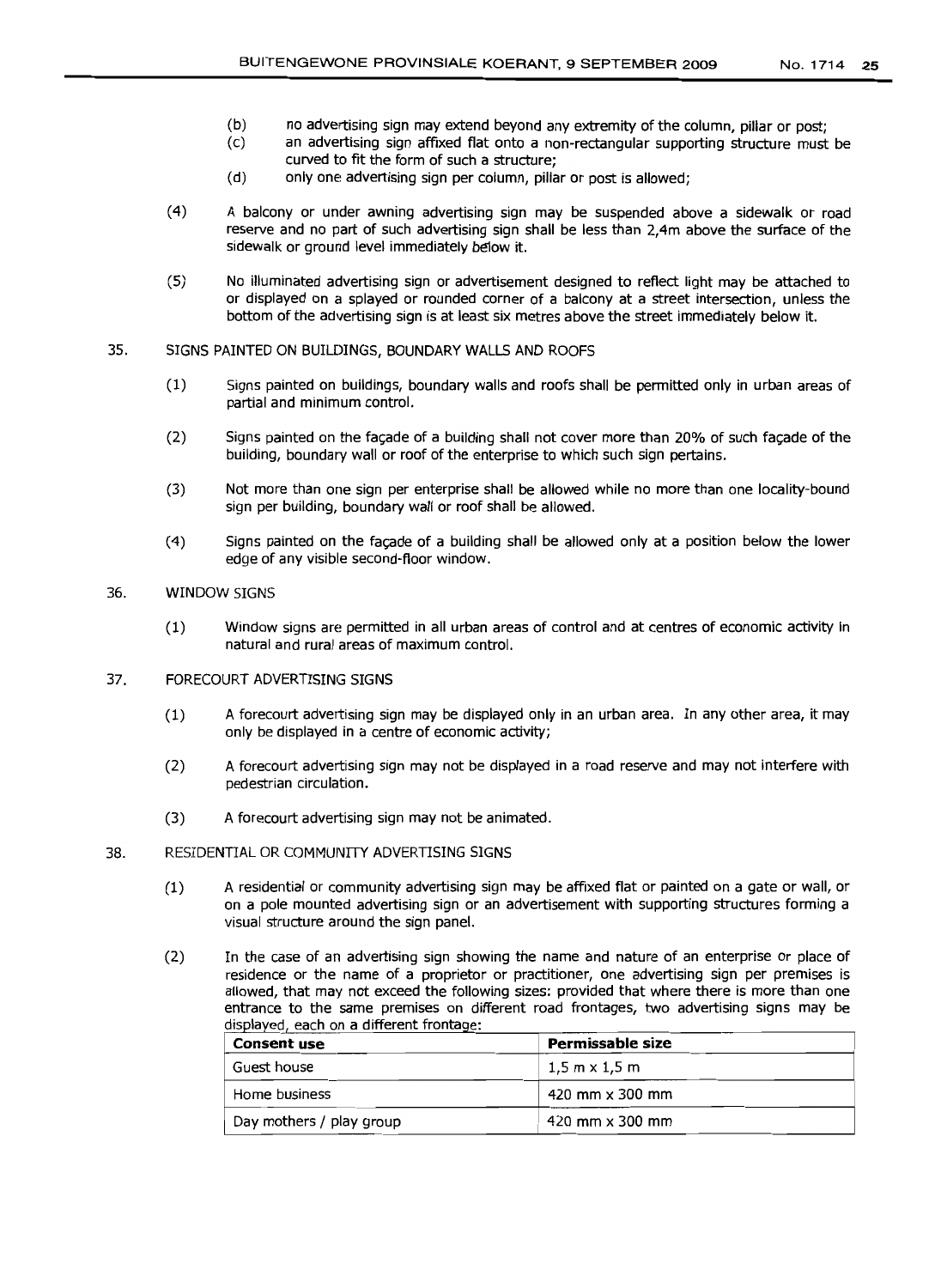| Pre-school | $1,5 \text{ m} \times 1,5 \text{ m}$ |  |
|------------|--------------------------------------|--|

- (3) In the case of a residential or community advertising sign, a name or logo of a sponsor of the advertising sign may not be displayed except on the name of a farm or smallholding. The sponsor advertisement may not exceed one third of the total advertisement area.
- (4) A residential or community advertising sign may be displayed only on the premises to which it refers, or on the boundary wall, fence or gate of such premises;
- (5) A farm or smallholding name sign must be displayed next to the entrance of the access road thereto or affixed to the gate at the entrance of such access road. Where more than two farms or smallholdings share an unnumbered or private access road, a direction road traffic sign must be used to indicate the access road;
- (6) A free standing residential or community advertising sign is allowed only where it is not aesthetically or practically acceptable to attach a sign to a building or boundary wall, fence or gate, and may not be erected in a road reserve;
- (7) A residential or community advertising sign may not be animated, and may be illuminated only in an urban area. It must harmonise with the buildings and other structures on the premises as to materials, colour, texture, form, style and character.
- 39. ON PREMISES BUSINESS ADVERTISING SIGNS
	- (1) An on-premises business sign must be locality bound and shall only provtde information on the name and nature of the enterprise, the brand-name and the nature of goods sold or produced and the nature of services provided and the name of the proprietor(s) or practitioner(s).
	- (2) An on-premises business sign may be a combination sign for a variety of businesses in the same locality and may also be free-standing.
	- (3) An on-premises business sign shall only be displayed if:
		- (i) signs affixed to the building may not be noticed by passing pedestrian or motorists due to the position of the building;
		- (ii) it is not structurally possible or visually feasible to affix appropriate signs to a building;
		- (iii) the sign is needed to locate the entrance to business premises or the private access road to a business;
	- (4) An on-premises business sign requires the specific consent of the municipality and / or the relevant roads authority.
	- (5) In the case of a combination sign,-
		- (a) the design must harmonise with the architecture of the particular building or other adjacent buildings or structures;
		- (b) messages on individual panels of the sign must be concise and legible;
		- (c) the content of individual panels of such a sign must be harmonious in terms of form letter types and colour.
		- (d) Combination signs must be harmonious in terms of form, letter types and colour.
		- (e) Combination signs shall be designed and located so as not to create a traffic safety hazard.
	- (6) Only one on-premises business sign shall be allowed per enterprise, unless there is more than one entrance on different road frontages, in which case two will be allowed, one per frontage.
	- (7) In an area of maximum control the sign shall be a maximum of  $6m<sup>2</sup>$  in area and 7,5 m in height.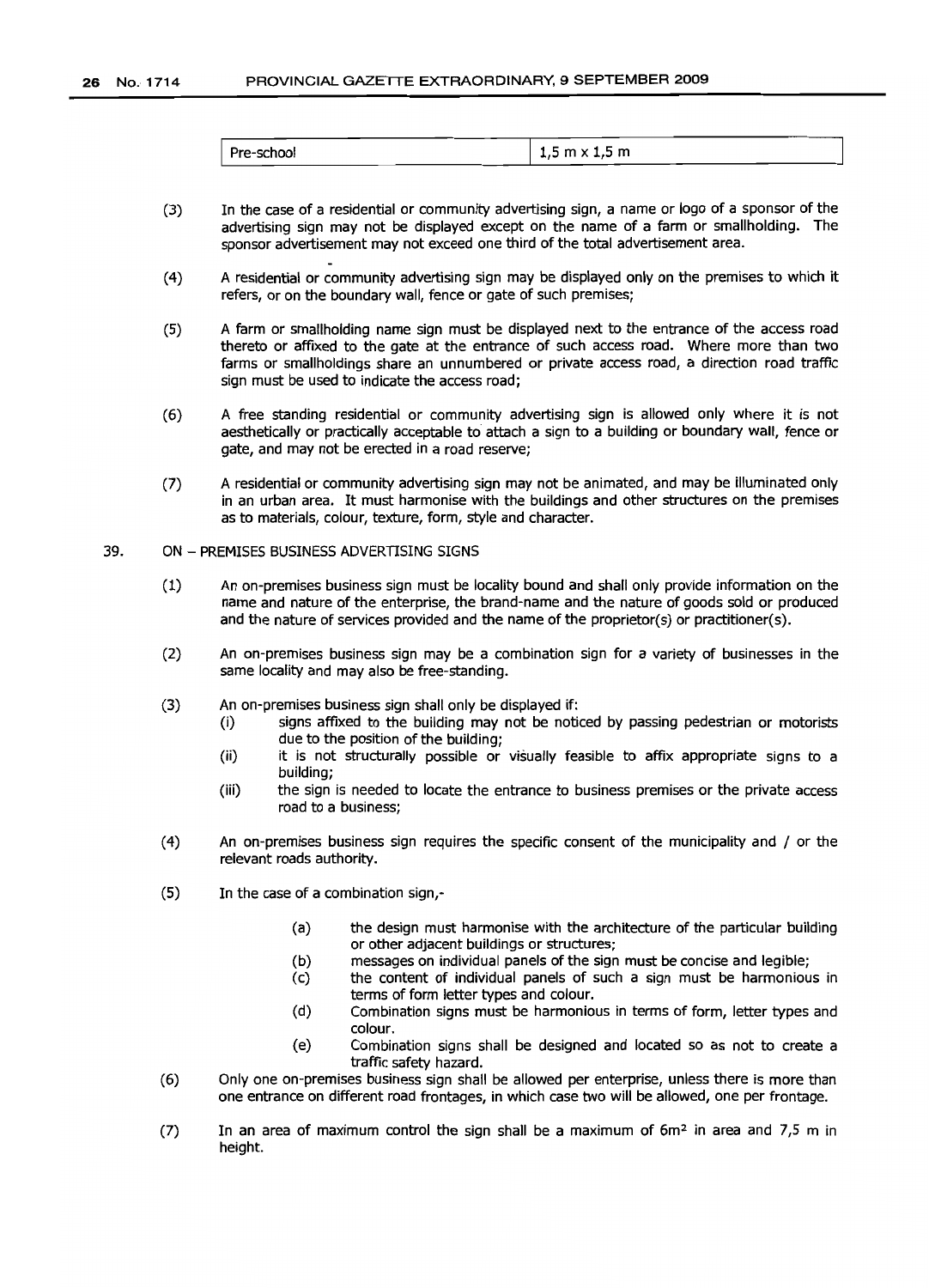- $(8)$  In an area of partial or minimum control, the sign shall be a maximum of  $12m^2$  in area and 7,5m in height.
- (9) A height increase to 10m can be considered subject to a height restriction relaxation in terms of the relevant Town Planning Scheme as amended from time to time.
- (10) The name or logo of the sponsor of the on-premises business sign may be displayed if it refers to products or services available at that specific enterprise, but shall not occupy more than one third of the total are of the sign.
- (11) An on-premises business sign may be placed closer to the road reserve boundary than the ruling building line, subject to a building line relaxation being obtained in terms of the relevant Town Planning Scheme as amended from time to time.
- (12) An on-premises business sign may be illuminated.
- (13) An on-premises business sign shall not be animated in areas of maximum control.
- (14) An on-premises business sign shall not obstruct the view from any adjacent building.
- 40. TOWER, BRIDGE AND PYLON ADVERTISING SIGNS
	- (1) No person may erect or display a tower, bridge or pylon advertising sign in a natural area, or an urban area of maximum control, or over a freeway in any area.
	- (2) No one may erect or display a tower, bridge or pylon advertising sign in an urban area of partial or minimum control without first obtaining the written approval of the municipality, or if necessary the written approval of the South African National Roads Agency.
	- (3) The maximum area of advertising sign on tower, bridge and pylon advertising signs per structure shall not exceed 36 square metres.
	- (4) The clear height of a pylon advertising sign may not be less than 2,4m.
	- (5) The clear height of a bridge sign shall not be less than 6m.
	- (6) A sign shall not project more than 300mm from the main supporting structure.
	- (7) No person may erect or display a tower, bridge or pylon advertising sign that is illuminated or animated except in an urban area of minimum or partial control, and then only if  $-$ 
		- (a) it is not a safety hazard;
		- (b) it does not cause undue disturbance;
		- $(c)$  the source of the illumination is concealed from oncoming traffic;
	- (8) No person may attach an advertisement to a pylon unless the pylon is independently supported without the aid of guys, stays, brackets or other restraining devices, and is property secured to an adequate foundation in the ground.
	- (10) The sign shall form an integral part of the design of the structure.

## 41. ADVERTISEMENTS FOR SPONSORED ROADTRAFFIC PROJECTS

- (1) A sign for sponsored road traffic projects may contain the name and the details of the project and the name(s), logo(s) and message(s) of the sponsor, which shall not exceed 20% of the area of the sign.
- (2) A sign for sponsored road traffic projects requires the specific consent of the municipality.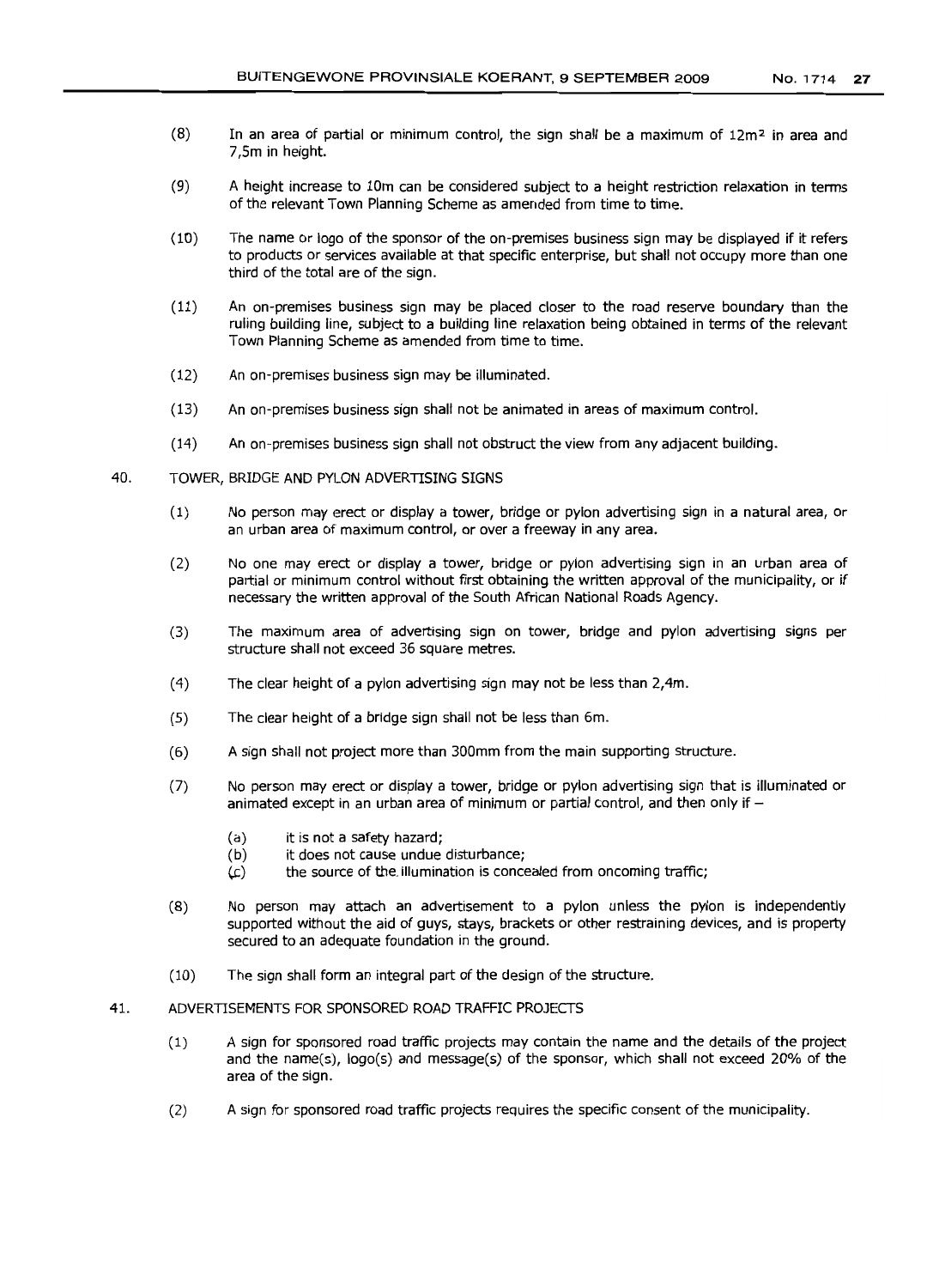- (3) A sign for sponsored road traffic projects shall not exceed 4,Sm<sup>2</sup> in area of sign and the total height of the sign shall not be more than 3m above ground level.
- (4) The municipality may approve conditionally or unconditionally, or reject proposals for sponsored road traffic projects at its discretion;
- (5) No advertisement for a sponsored road traffic project may be combined with or be attached to a road traffic sign;
- (6) No road traffic sign, or symbol used in any road traffic sign, may be used in an advertisement for a sponsored road traffic project;
- (6) An advertisement for a sponsored road traffic project may be displayed in a road reserve, but not on a road island;
- (7) An advertisement for a sponsored road traffic project may not be animated.
- 42. ADVERTISING SIGNS AT EDUCATIONAL INSTITUTIONS
	- (1) No person may erect a free-standing advertising sign at an educational institution without first obtaining the written approval of the municipality.
	- (2) A free-standing sign at educational facilities and at institutions may indicate the name and nature of the facility or institution and the name of a sponsor/s.
	- (3) A maximum total sign area of  $18m^2$  is allowed, provided that this area may be divided into panels of equal size, form and construction incorporated into one individual combination freestanding sign.
	- (4) Only one individual free-standing sign shall be permitted per vehicle entrance.
	- (5) Illumination of free-standing signs at educational facilities and at institutions will only be allowed with the specific consent of the municipality.
	- (6) Free-standing signs at educational facilities and at institutions shall not, in the discretion of the municipality, in any way detrimentally affect the residential character and amenity of the neighbourhood or any other amenities of the area and / or the surroundings.
	- (7) Only small billboards and tower structure which are "internally orientated" shall be permitted at educational facilities and at institutions.
- 43. SERVICE FACILITY ADVERTISING SIGNS
	- (1) No person may erect a service facility advertising sign without first obtaining the written approval of the municipality.
	- (2) A service facility advertising sign may refer only to the name or logo of a business providing a service, and the type of service provided:
	- (3) A service facility advertising sign must be locality-bound and may be erected or displayed only in service facilities adjacent to and directly accessible from national, provincial or urban roads at which the advertisement is directed. Only one such advertising sign per direction of traffic flow will be allowed;
	- (4) No service facility advertising sign may exceed the following dimensions:

| Natural areas and urban freeways | 10m in height and 3m in width |
|----------------------------------|-------------------------------|
|----------------------------------|-------------------------------|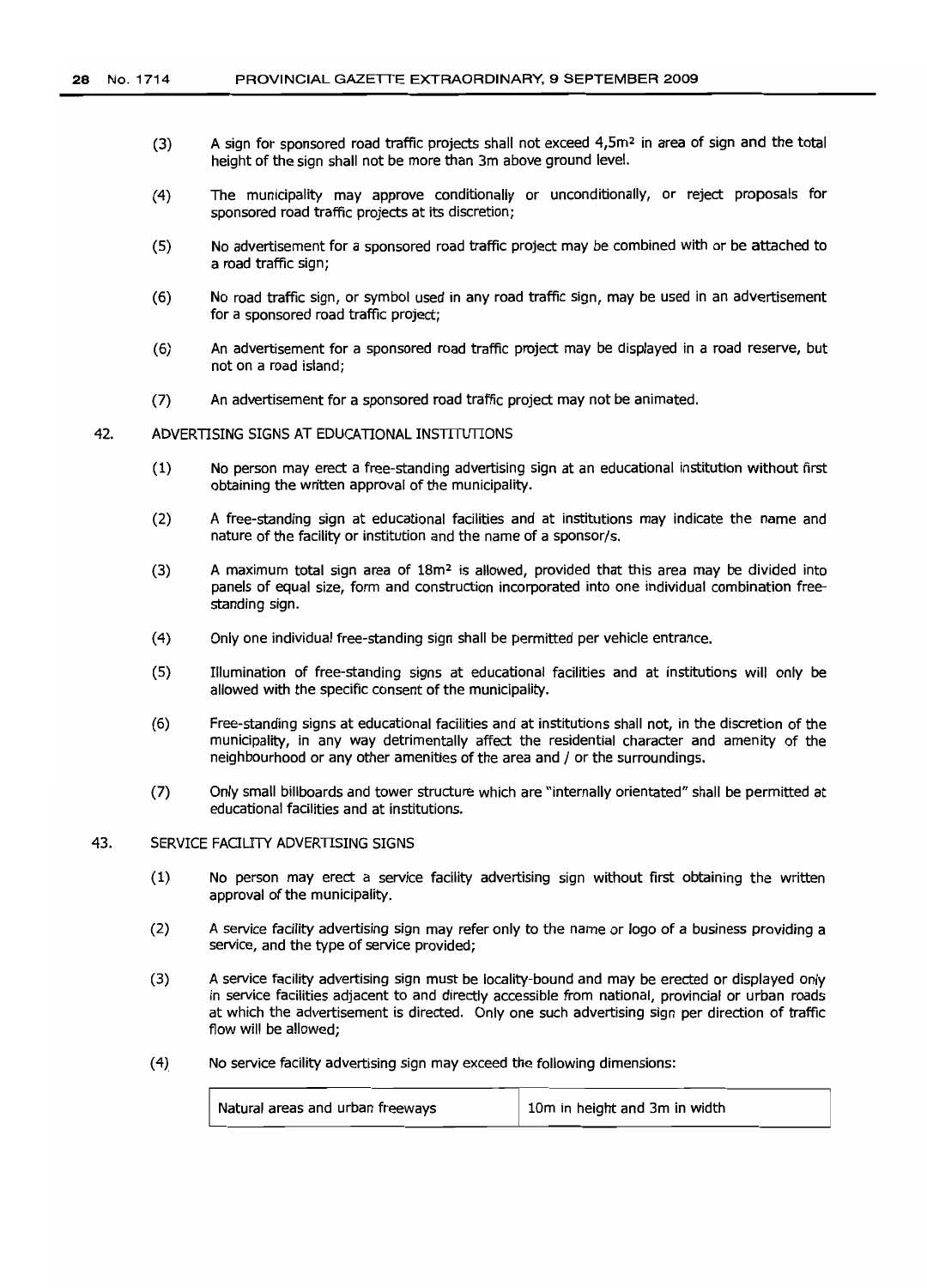| Other urban areas | 7m in height and 2m in width  |
|-------------------|-------------------------------|
| Rural areas       | 20m in height and 6m in width |

- (5) The municipality may stipulate requirements for the positioning of the advertising sign;
- (6) A service facility advertising sign may not be animated, and illumination is allowed only while the services concerned are being provided;
- (7) No advertisement shall be allowed in a roadside service area except a service facility advertising sign permitted under these by-laws, unless used for internal direction and orientated and aimed at motorists within the facility;
- (8) No person may erect a service facility advertising sign within a road reserve without the approval of the municipality;
- (9) No person may erect a service facility advertising sign in the road median or on an island.

#### 44. TOURISM SIGNS

- (1) No person may erect a tourism sign without first obtaining the written approval of the municipality.
- (2) Tourism signs is permitted in all areas of control;
- (3) Tourism signs may be displayed within all road reserves, except road medians and road island;
- (4) Tourism signs must have a distinctive white and brown colour and must use symbols according to the specifications in terms of the Road Traffic Signs Manual and the Road Traffic Act (Act 93 of 1996);
- (5) Only one tourism sign may be erected at only the nearest intersection to the tourist facility within urban areas, subject to (6);
- (6) No tourism sign is permitted at an intersection with a major arterial road as classified by the relevant roads authority;
- (7) Tourism signs shall be erected by the municipality or by any other relevant authority at the cost of the applicant.
- (8) Tourism signs will only be approved if the institution is zoned for such use or if written consent use has been obtained from the municipality.

#### 45. AERIALADVERTISEMENTS

- (1) No person shall display an aerial advertisement in a natural or a rural area.
- (2) An aerial advertisement may not be illuminated or animated, except that an airship may be illuminated;
- (3) With the exception of a moored airship, an aerial advertisement may be displayed only in daylight hours;
- (4) No aerial advertisement shall be displayed for a period exceeding two weeks in any calender year;
- (5) Any requirement or conditions prescribed by the Department of Civil Aviation must be adhered to.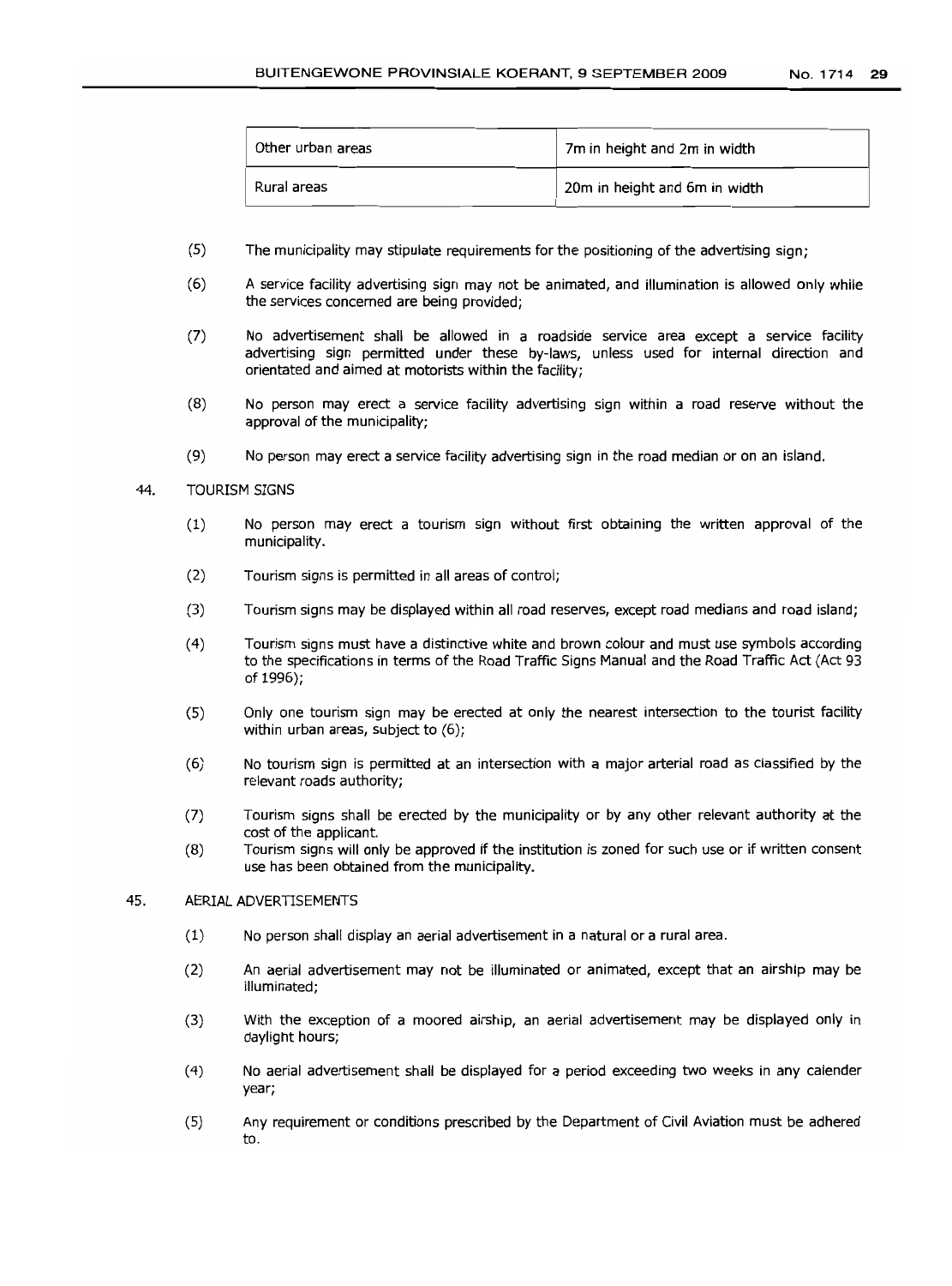#### 46. TRAILER ADVERTISING

(1) Trailer Advertising, whether stationery or not, is not permitted in the municipal area.

#### 47. PAMPHLETS

- (1) The distributing company shall register with the municipality before being allowed to distribute pamphlets.
- (2) A registration fee as determined from time to time by the municipality is payable annually.
- (3) The distributing company shall upon registration provide a Jist of clients that intends to advertise by means of the distribution of pamphlets in the municipal area.
- (4) Pamphlets may only be distributed in post boxes at residential dwelling units or parked vehicles at demarcated parking spaces.
- (5) No one may distribute pamphlets to motorists in the moving traffic within public roads.
- (6) No pamphlets may be distributed in natural areas including Marloth Park.

### 48. PROHIBITED SIGNS

- (1) Any sign type not covered by these by-laws shall be regarded as an illegal sign unless the specific consent of the municipality has been obtained;
- (2) No person shall erect or display any of the following signs or causes or allow any such sign to be erected or displayed:
	- (a) Any animated or flashing sign the frequency of the animation or flashes or other intermittent alterations of which disturbs the residents or occupants of any building or is a source of nuisance to the public;
	- (b) Any swinging sign;
	- (c) Any moveable or transit sign, or trailer advertising sign, whether stationary or not;
	- Any poster pasted onto supporting columns, pillars or any poster pasted otherwise than on a hoarding legally erected for the purpose of accommodating such poster;
	- (e) Super billboards;
	- (f) Sky signs;
	- (g) The distribution of pamphlets at road intersections;
	- (h) Any sign to be suspended across a street;
	- (i) Street pole ads for advertising of commercial products, services or events by means of pavement posters and notices attached to electrical light poles;
	- (j) Combination industrial signs within road reserves;
	- (k) Advertising signs on land situated in an area of maximum control, except where otherwise provided for in terms of these by-laws;
	- (I) Any permanent sign of which the maximum display period has expired;
	- (m) Gantry billboards, except the gantry billboards erected in terms of Section 12 (8).

## **PART D: GENERAL PROVISIONS**

- 49. APPROVAL BY MUNICIPALITY
	- (1) Any application for approval required by these by-laws must be made by completing the prescribed application form and lodging the completed form with the application fee determined by the municipality from time to time;
	- (2) The municipality may refuse to consider an application where the relevant form has not been completed properly or the relevant fee has not been paid;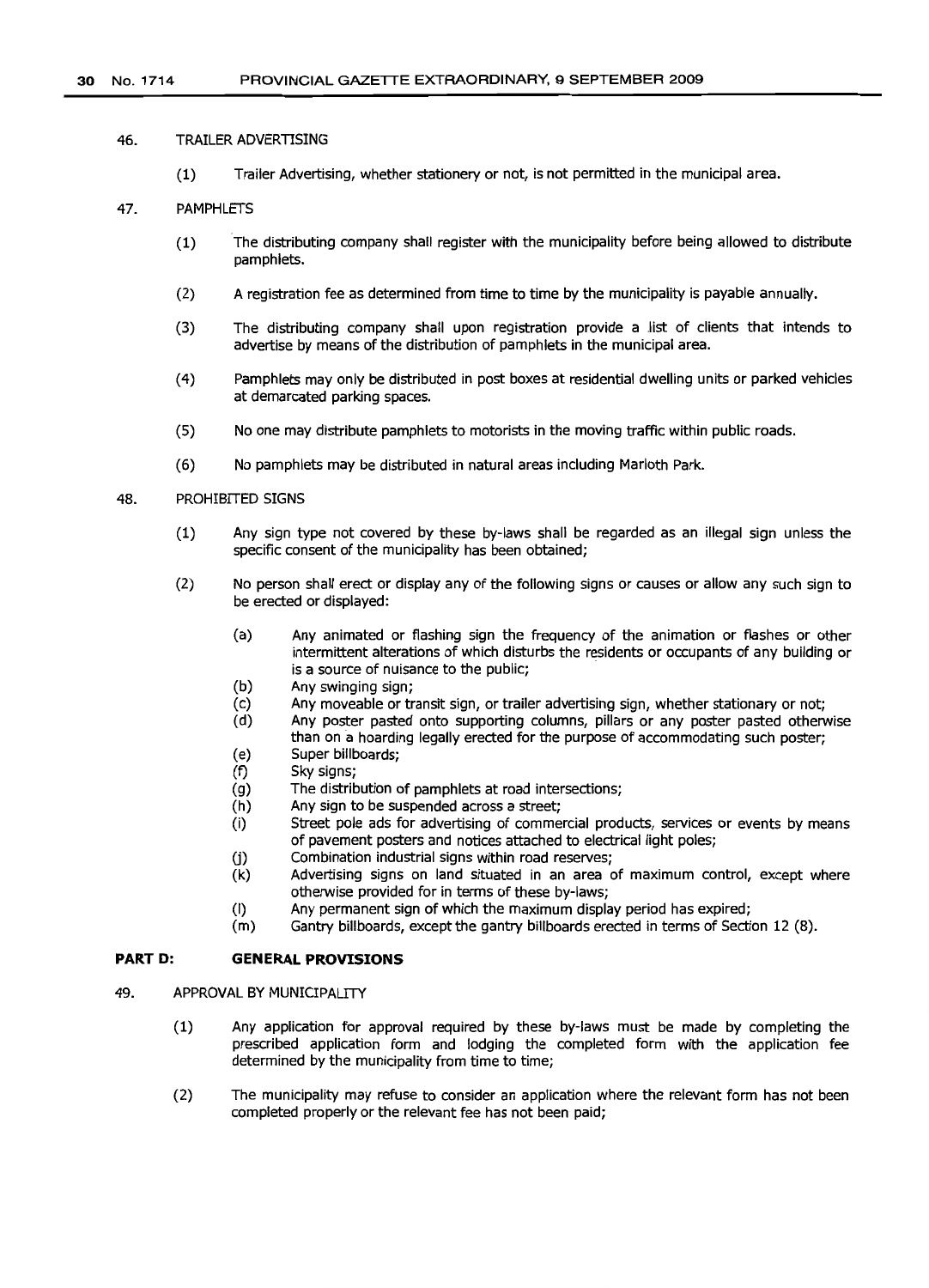- (3) An application in terms of subsection (1) must be signed by the owner of the proposed structure or device upon which the advertising sign will be displayed and by the owner of the land on which it is to be erected or displayed, or by the agent of such persons authorised in writing, and must be accompanied by any additional information or documents requested by the municipality;
- (4) The municipality, when granting approval for any advertising sign, or structure upon which an advertisement is to be displayed in an urban area, must make its approval conditional on the applicant also obtaining the approval of any other relevant authority;
- (5) The municipality may grant approval subject to conditions, which must be complied with by the owner of the advertisement, the owner of the structure upon which an advertisement is to be displayed, the person or persons who erect or display it, the owner of the land on which it is displayed or erected and any occupier or other person in charge of such land;
- (6) Where the municipality has granted approval for the erection or display of an advertisement, the advertisement may not be moved or re-erected nor shall any alteration be made to the electric wiring system thereof, except for the purpose of maintenance, without first obtaining the further written approval of the municipality;
- (7) Approvals granted in terms of these by-laws may be renewed after expiry of the period for which the approval was granted by-
	- (a) making application for such renewal to the municipality;
	- (b) lodging the application form with the renewal fee determined by the municipality;
- (8) The municipality may reject an application for renewal of an approval that does not comply with subsection (7);
- (9) Where an approval has so lapsed, application may be made afresh on compliance with subsections  $(1)$ , $(2)$  and  $(3)$ ;
- (10) The owner of the land on which an advertising sign is erected or displayed in terms of an approval obtained under this by-laws, must retain certified copies of all documentation relating to the application and the approval issued by the municipality and any renewal thereof for as long as the advertising sign is erected or displayed, and must present it to any person authorised by the municipality on request. The owner of the advertising sign, if not also the owner of the land, must provide the owner of the land with certified copies of all relevant documentation;
- (11) Approvals granted by the municipality in terms of these by-laws shall be additional to, and not in substitution of, consent or approval required by any other law;
- (12) The municipality may withdraw any approval given under this by-laws where the relevant advertising sign does not or ceases to comply with these by-laws, or a condition imposed in such approval has not been complied With.;
- (13) In respect of temporary advertisements applied for in terms of Section 16, 17 and 23, welfare organisations, schools, churches, government and semi-government structures as well as organisations organising large community events that has an economic benefit for the municipal area, may by means of a written application to the municipality, only pay 50% of the prescribed application fees and the applicable deposit.
- *50.* REFUSAL, WITHDRAWAL OR AMENDMENT OF APPROVAL AND APPEAL PROCEDURE
	- (1) The municipality may refuse, withdraw or amend at any time an approval if in the opinion of the municipality-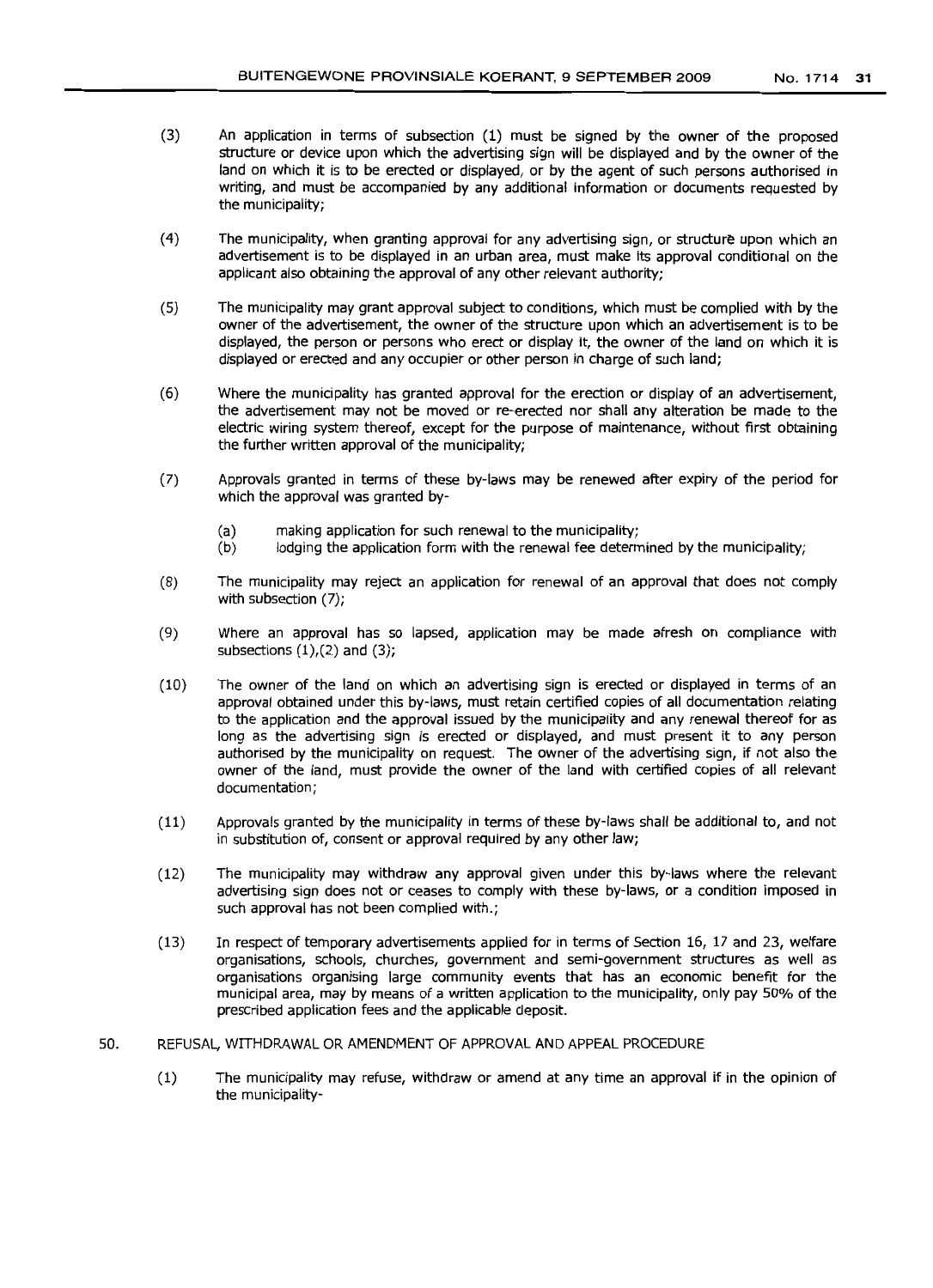- a) it will be or becomes detrimental to the environment or the amenity of the neighbourhood by reason of size, intensity of illumination, quality of design or materials or for any other reason;
- b) it will constitute or becomes a danger to any persons or property;
- c) it will obliterate or obliterates other signs, natural features, architectural features or visual lines of civic or historical interest.
- d) it will be in its content objectionable, indecent or suggestive of indecency or prejudicial to the public morals. .
- e) it will be or becomes illegal as a result of the changing urban structure.
- (2) Appeal procedure
	- a) Any person may appeal to municipality against any decision of the municipality in terms of these by-laws, given by an official of the municipality under delegated powers, within 30 days of receipt of notice of such decision.
	- b) Such appeal shall be made by lodging a notice setting out the nature and grounds of the appeal within the period contemplated in subsection (a) with the municipality.
	- c) The municipality shall hear the appeal including any oral or written submission from either party, and inform the applicant of its decision, which shall be final, and the reasons therefor.
- (3) The criteria for the final decision of the municipality will be based on the guidelines and requirements and conditions in terms of municipal policy.

#### 51. ERECTION AND MAINTENANCE OF ADVERTISING SIGNS

- (1) The provisions of the National Building Regulations made in terms of the National Building Regulation and BUilding Standards Act, 1977 (Act 103 of 1977) shall apply *mutatis mutandis*to every sign, advertisement hoarding and its supporting structure;
- (2) The municipality may, if in its opinion an emergency exists, instead of serving a notice, itself carry out or appoint a contractor to carry out the removal of a sign or do other work which it may deem necessary and may recover the cost thereof from the owner of the sign or owner of the land on which it is displayed or erected;
- (3) No person shall intentionally, in the course of erecting or removing any sign, advertising hoarding, poster or banner cause any damage to any tree, electric standard or service or other municipal installation or property;

## 52. TRANSITIONAL PROVISIONS

- (1) Any advertising sign that was erected or displayed on the date of commencement of these bylaws that is prohibited by these by-laws, and is not an advertising sign for which the municipality may grant approval, must be removed within 90 days of such date of commencement;
- (2) Where an advertising sign has been erected or displayed on the date of commencement of these by-laws, which, in terms of these by-laws, may not be so erected or displayed Without the approval of the municipality or another authority, the owner of the advertising sign must apply to the municipality or the other authority, as the case may be, for such approval, within 90 days of such date of commencement, failing which the advertising sign must be removed forthwith. No such application may be made in respect of an advertising sign contemplated in subsection (1);
- (3) If approval for an advertising sign contemplated in subsection (2) has been refused, the owner must remove it within 30 days of receipt of notification of such refusal. Where such a notification has been posted by registered post, the owner will be deemed to have received it eight days after posting thereof;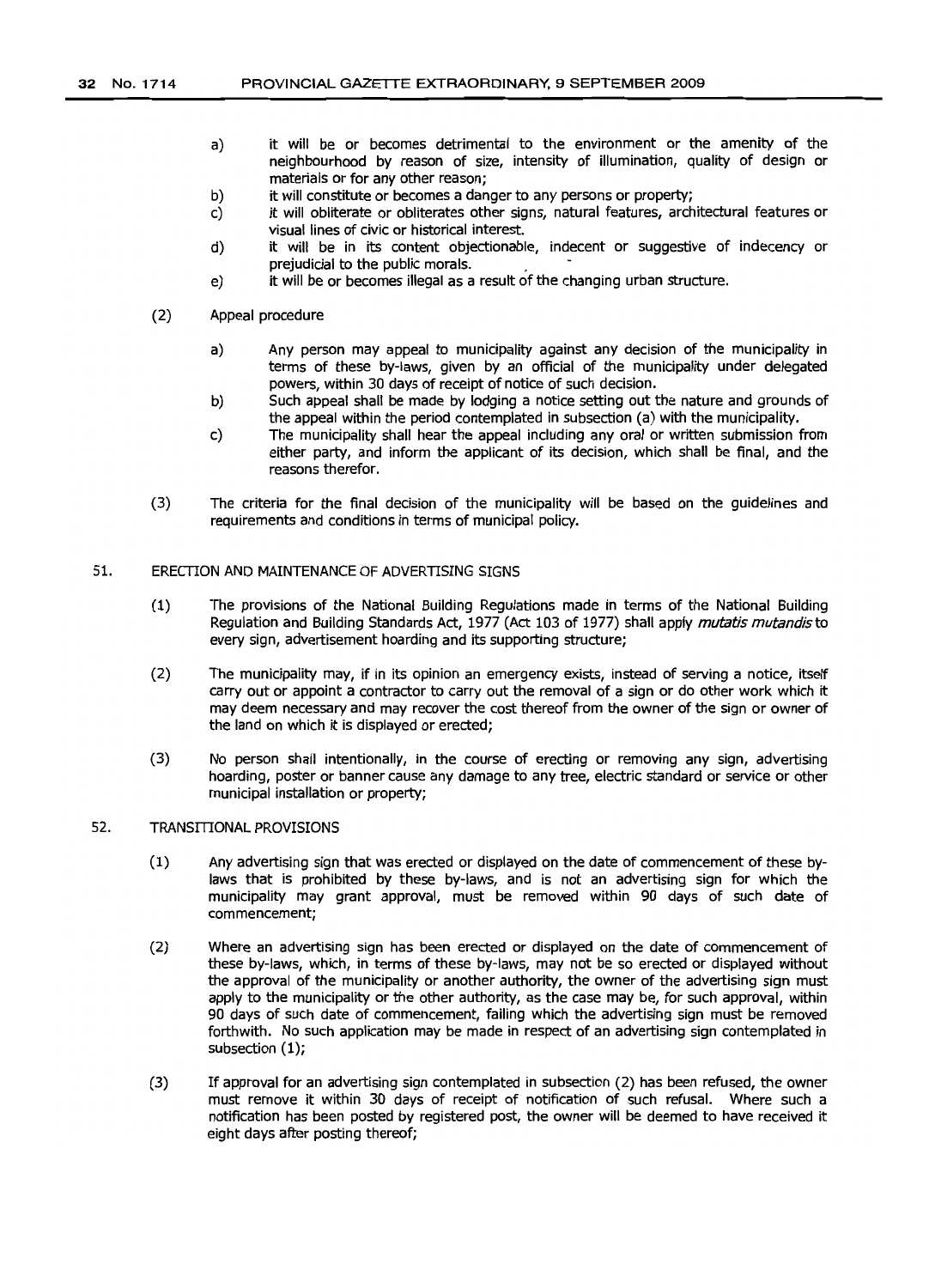(4) All approved signs already in existence on the publication of these by-laws shall within a period of one(1) year after such promulgation, be removed or corrected to comply with the said bylaws.

## 53. ENTRY AND INSPECTION

(1) The municipality shall be entitled, through its dulv authorised officers, to enter into and upon any premises, at any reasonable time for the purposed of carrying out any inspection necessary for the proper administration and enforcement of the provisions of these by-laws.

### 54. OFFENCES

- (1) Any person who:
	- (a) contravenes or fails to comply with any provision of these By-laws;
	- (b) contravenes or fails to comply with any requirement set out in a notice issued and served on a person in terms of these by-laws;
	- (c) contravenes or fails to comply with any conditions imposed in terms of these By-laws;
	- (d) knowingly makes a false statement in respect of any application in terms of these Bylaws;

shall be guilty of an offence and shall on conviction be liable to a fine not exceeding R5000,OO or, in default of payment, to imprisonment for a period not exceeding twelve months, and in the case of a continuing offence to a fine not exceeding R 500,00 for every day during the continuation of such offence, and for a second or subsequent offence shall be liable on conviction to a fine not exceeding R 1500,00 per day or in default of payment, to imprisonment for a period not exceeding three months.

## 55. RESPONSIBLE PERSONS

- (1) If any person charged with an offence referred to in section 53, relating to any sign, advertising board or poster:
	- (a) It shall be deemed that such person either displayed such sign, advertising hoarding or poster or caused or allowed it to be displayed;
	- (b) The owner of any land or building on which any sign, advertising hoarding or poster was displayed, shall be deemed to have displayed such sign, advertising hoarding or poster, or caused or allowed it to be displayed;
	- (c) Any person who was either alone or jointly, with any other person responsible for organising, or was in control of any meeting, function or event which a sign or poster relates, it shall be deemed to have displayed every sign or poster displayed in connection with such meeting, function or event to have caused or allowed it to be displayed;
	- (d) Any person whose name appears on a sign, advertising hoarding or poster shall be deemed to have displayed such sign, advertising hoarding or poster or to have displayed, unless the contrary is proved.

## 56. REMOVAL OF SIGNS OR ADVERTISING HOARDINGS

- (1) If any sign or advertising board is displayed so that in the opinion of the municipality it is detrimental to the environment or to the amenities of the neighbourhood, or otherwise in contravention of these By-laws, the municipality may serve a notice on or may instruct the owner of the sign or advertising hoarding to remove such sign or advertising board or carry out such alteration thereto or do such other work as may be specified by the relevant official of the municipality within a specified time;
- (2) If a person fails to comply with a request referred to in subsection (1), the municipality may remove such a sign or advertising board;